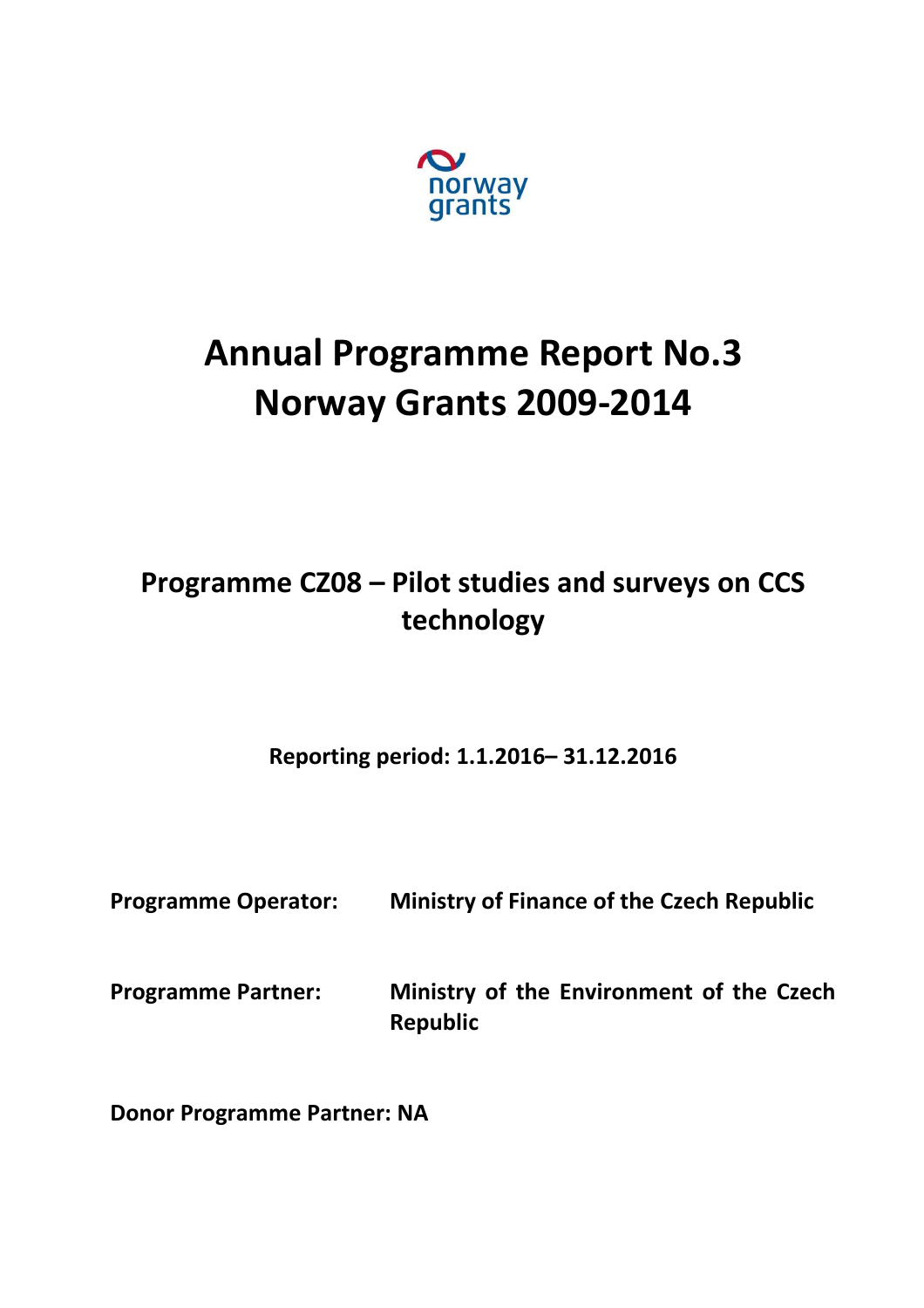#### **Content:**

| 1.  |                                                                                          |  |
|-----|------------------------------------------------------------------------------------------|--|
| 2.  |                                                                                          |  |
| 3.  |                                                                                          |  |
| 4.  |                                                                                          |  |
|     |                                                                                          |  |
| 5.  |                                                                                          |  |
| 6.  |                                                                                          |  |
|     |                                                                                          |  |
| 7.  |                                                                                          |  |
| 8.  |                                                                                          |  |
| 9.  |                                                                                          |  |
| 10. |                                                                                          |  |
| 11. |                                                                                          |  |
| 12. |                                                                                          |  |
|     |                                                                                          |  |
|     |                                                                                          |  |
|     | Annex 3: List of projects for communication purposes or as examples of best practices 15 |  |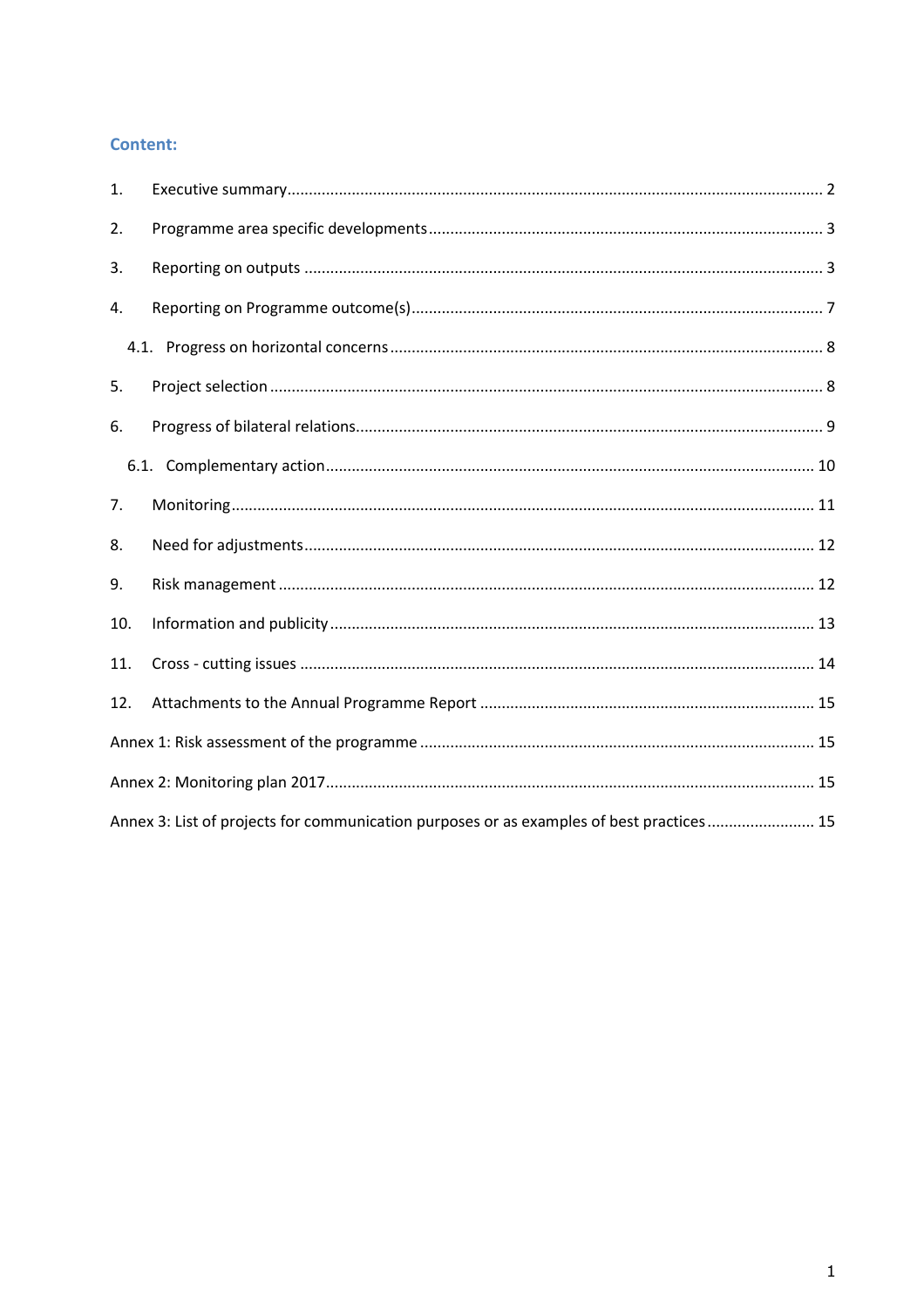## <span id="page-2-0"></span>**1. Executive summary**

The CZ08 Programme "Pilot studies and surveys on CCS technology" is aimed at increasing knowledge and international cooperation on CCS which shall be achieved via two program Outputs aimed at preparation of CCS pilots and raising public awareness. The programme structure consists of management of the programme, of a single open call for project proposals (2014) and an addressed call (2015, pursuant Art. 6.9 of the Regulation) for distribution of additional funds to running projects, of the Fund for bilateral relations (measures A and B) to support deeper cooperation between the projects promoters and entities in Norway, which is on the rolling basis opened till July 2017, and of Complementary actions. The programme does not have any donor programme partner.

The scope of CCS themes has been extended and updated by the Climate and Energy Package, approved by the European Council in 2014. The Czech Ministry of the Environment (MoE) in the role of Programme Partner is responsible for transposing the European Directive on the geological storage of carbon dioxide into national legislation and for observance during the practical application. In 2016 no substantial progress in legislative measures towards CCS practical application in CR was made.

The Annual Programme Reports No. 1 and 2 (2014, 2015) covered start and early stage of the CZ08 implementation, while the APR No.3 (2016) reports on advanced or even final phase of projects implementation and provides quite good estimates of reaching goals and fulfilling indicators.

In 2016, the finally identified rests in the regranting item amounting 115 902 EUR were transferred to the Fund for bilateral relations as the Programme continuously confirms its potential in bilateral relations between the CR and donor states institutions, as well as between other stakeholders in the CCS research community on international level. The PA amendment has been issued in the DoRIS system in July 2016.

The call for applications for grants from the Fund for bilateral relations on the Programme level – measure B (for promoters of running projects) - was launched in April 2015 and remains still open. In late 2016, the Call was modified and updated – the allocation was increased and the scope of eligible initiatives was extended (e.g. long term internships can be supported). Moreover, the funds shall stay available till 31/7/2017 and realization of the initiatives shall follow till September 2017. - So far, 10 applications were supported and realized.

The allocation for Complementary actions (reduced to 25 118 EUR) was partly utilized for organisation and visit of a joint bilateral seminar at the GHGT-13 conference in Lausanne, however, the main part ca 20 000 EUR - remains still available. The PO shall decide on request for a possible transfer of the rests into the BF in early 2017.

The programme management structure is functional and effective. The Steering Committee met twice in 2016 (on 14 April and 7 December 2016). – Besides this, the NFP is in close contact with the PP (MoE) as well as with projects promoters mainly via a communication panel in the CEDR system.

The PO provides proper programme promotion and informs on the CCS programme on its web pages http://www.eeagrants.cz , specifically designed for the EEA and Norway Grants 2009-14. Information on the programme can be also found on the web pages of the Programme Partner (Ministry of Environment[\) http://www.mzp.cz/cz/financni\\_mechanismy\\_ehp\\_norska](http://www.mzp.cz/cz/financni_mechanismy_ehp_norska) . - Each of projects promoters, in line with the publicity rules, had set up own web pages for the project with regular updates. – Beyond the regular publicity measures, the programme and projects were presented at a bilateral international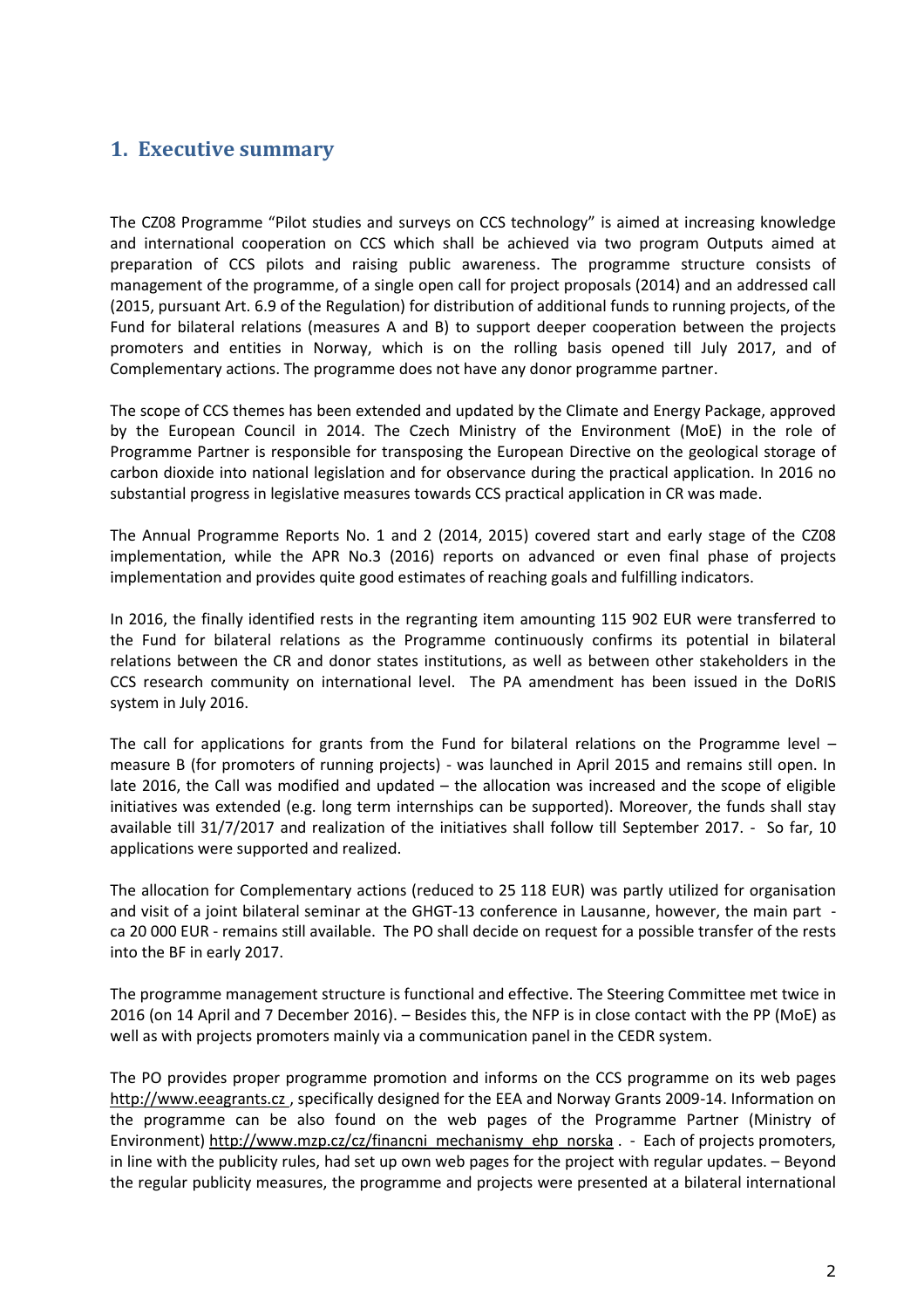seminar "Cooperation between countries in the field of CCS, example of cooperation between Norway and the Czech Republic" organized jointly by promoters and the PO as an adjacent event at the GHGT-13 conference in Lausanne, Switzerland, in November 2016. - Three of four projects finished in 2016 – i.e. 3 final project conferences took place in Prague (in June and November 2016). - The PO plans to issue an article about the Programme in 1st Quarter 2017 and organise the Programme closing conference in autumn 2017 at which the brochures on the Programme will be distributed.

The risks of Programme implementation are fully under the control, well monitored and flexibly mitigated. The main risk of the Programme reported in the previous APRs was the limited time for implementation of projects. During 2015 and in 2016, the Programme and projects were prolonged so the risk decreased. The actuals risks are related to proper spending allocated funds and/or commitment of the remaining funds within the Fund for bilateral relations which intends to absorb the savings and left-over from the budget headings Regranting and Complementary action.

## <span id="page-3-0"></span>**2. Programme area specific developments**

The CCS technology is still quite new topic in the Czech Republic, so the development in the sector is not very dynamic and compared to the previous period, trends in the sector couldn´t been set yet. Despite potential sources from the European NER 300 programme for renewable energy within the Climate and Energy Package approved by the European Council in late 2014, the Norway grants are almost the only financial resources for funding in the area of CCS technology.

Pursuant to the European legislation (the Directive 2009/31/EC of the European Parliament and the Council on the geological storage of carbon dioxide and amending Directives 85/337/EEC, 2000/60/EC, 2001/80/EC, 2004/35/EC, 2006/12/EC and 2008/1/EC and Regulation (EC) No. 1013/2006, the Czech Republic as a EU member is permanently obliged to explore the options for the geological storage of CO2 and apply the eco-innovative tools and to implement demonstration pilot projects. The knowledge gained also thanks to deliverables and contributions from the CZ08 programme shall help to decide the CR position towards adoption of this new technology.

The Ministry of the Environment (MoE, the Programme Partner) is currently working on a document "Climate Protection Policy" with an emission reduction outlook until 2050. It contains a chapter on the possibilities of achieving the reduction target of 80 % compared to 1990 levels and describes three scenarios, among which one assumes development of CCS technology and its deployment on power sources of 5000 MWe by 2050.

The CZ08 Programme provides significant contribution to research and pilot testing of possibilities in CCS. The MoE provides financial resources for Programme co-financing from the state budget and provides expertise and necessary advice during the assessments, reporting and/or evaluation.

## <span id="page-3-1"></span>**3. Reporting on outputs**

In 2016, the four projects supported within CZ08 were under regular implementation. Three of them focused on research and investigations , one aimed at increasing awareness on CCS in the CR – see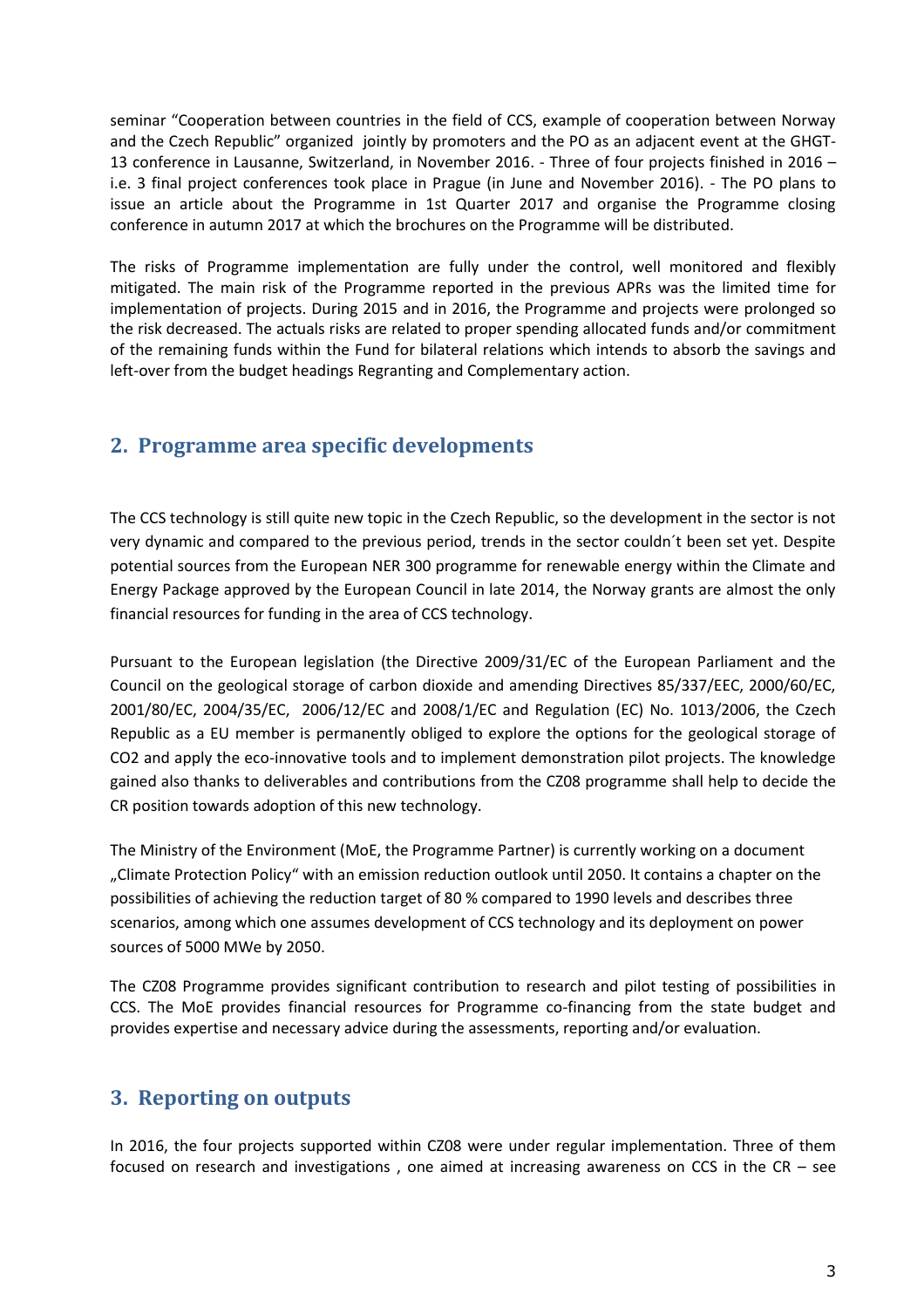classification towards Outputs 1,2 below. All the projects were in their closing phases of implementation or have even finished, in full accordance to their extended time schedules. In particular - the 004 project (Masaryk University) finished by 30 June 2016, the 006 (CGS) by 30 November 2016 and the 003 (CTU) project by 31 December 2016. The last one - 005 (VSCHT) – is still under implementation, however, it has delivered most outputs and shall be duly settled till 30 April 2017.

The overview includes data reported in current monitoring reports or accessible from final drafts, contributing to particular Outputs and summarized for the Programme.

The Programme shall provide **increased knowledge and international cooperation on CCS** (a single Outcome) through two Outputs – via

- Output 1 *Completed surveys to explore possibilities of the practical application of the CCS technology in the CR, including methods for the capture, transport and storage of the CCS*
- and Output 2 *Increased knowledge of staff working in the state and public administration and awareness of the public on CCS technologies* .

Regarding the Output 1, three projects (003, 005, 006) are contributing. The fourth one (004) is targeted at the Output 2. One of the three projects (namely 006) within Output 1 provides also some contribution to Output 2.

The progress in contribution to programme Outputs is illustrated in the table below. As to Output 1, the completion of surveys and studies, as well as introduction of methods cannot be reported until projects completion reports shall be submitted in 2017. On the opposite, knowing the recent final achievements of the 004 project, the Output 2 (raising awareness on CCS) indicators have been reached in 2016 :

| Project No./<br>Promoter | <b>Project name</b>                                                                      | Output 1<br>Completed Surveys to explore the<br>possibilities of the practical application<br>of CCS in CR<br><b>Indicator:</b> Number of analyses and<br>studies / methods<br><b>PRG TARGET: 3</b> |                 | <b>Output 2</b><br>Increased knowledge of staff working in<br>state/public administration on CCS<br><b>Indicator:</b> Number of awareness<br>campaigns, events, methods and tools<br>for transferring information<br><b>PRG TARGET: 5</b> |                 |
|--------------------------|------------------------------------------------------------------------------------------|-----------------------------------------------------------------------------------------------------------------------------------------------------------------------------------------------------|-----------------|-------------------------------------------------------------------------------------------------------------------------------------------------------------------------------------------------------------------------------------------|-----------------|
|                          |                                                                                          | cummulative<br><b>TARGET</b>                                                                                                                                                                        | <b>ACHIEVED</b> | cummulative<br><b>TARGET</b>                                                                                                                                                                                                              | <b>ACHIEVED</b> |
| 003 ČVUT                 | Study of pilot<br>technologies for<br>coal power plants<br>in the CR                     | 2                                                                                                                                                                                                   | $\mathbf 0$     |                                                                                                                                                                                                                                           |                 |
| 005 VŠCHT                | Research of high<br>temperature CO2<br>sorption from flue<br>gas using<br>carbonate loop | 2                                                                                                                                                                                                   | 0               |                                                                                                                                                                                                                                           |                 |

#### **Achieved Output indicators by projects**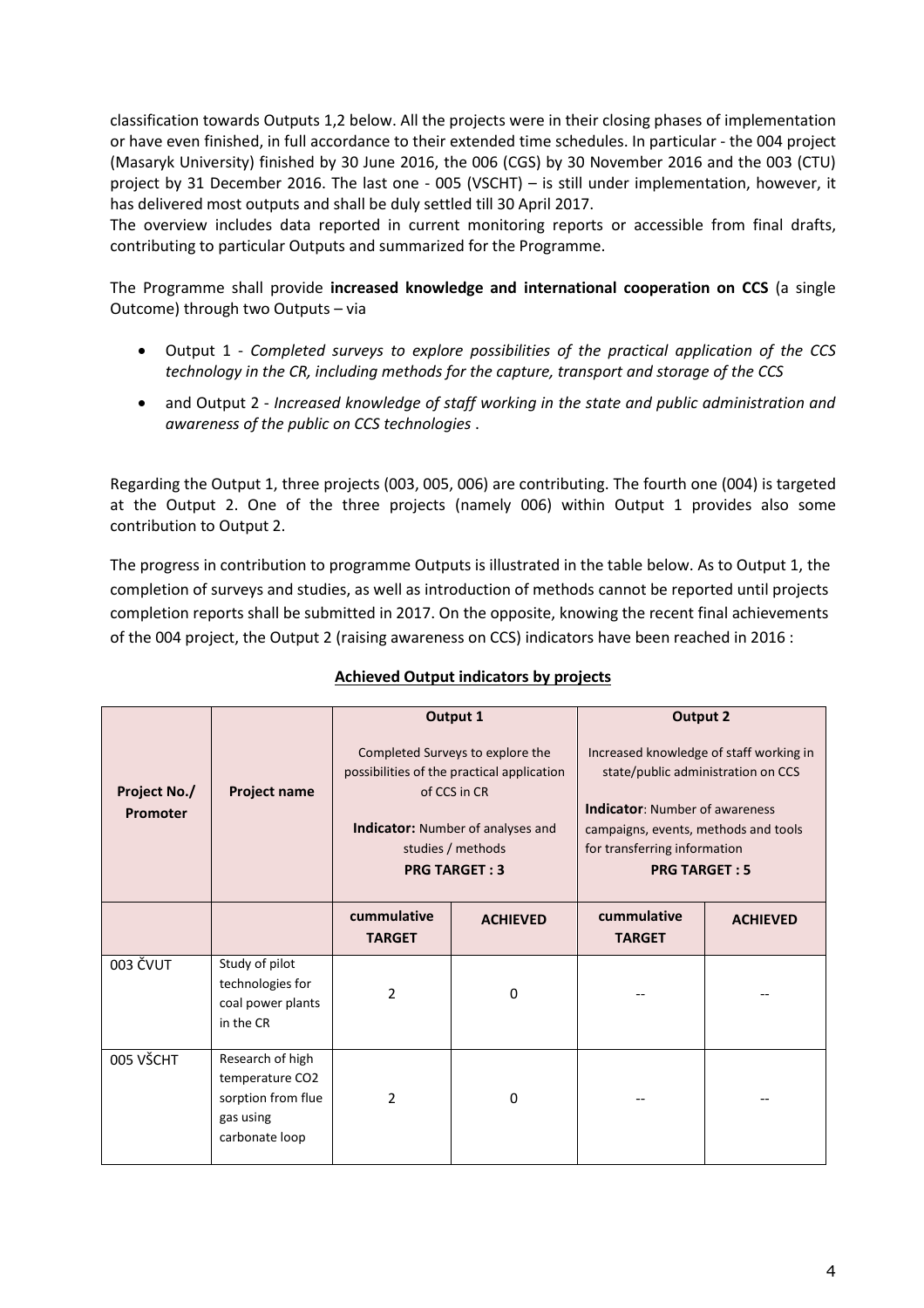| 006 ČGS                                         | Preparation of a<br>research Pilot<br>Project on CO2<br>Geological<br>Storage in the<br>Czech Republic<br>(REPP-CO2 | 6  | $\boldsymbol{0}$ | 4 | 3  |
|-------------------------------------------------|---------------------------------------------------------------------------------------------------------------------|----|------------------|---|----|
| 004 MASARYK<br><b>UNIVERSITY</b><br><b>BRNO</b> | Carbon Capture &<br>Storage - Sharing<br>Knowledge and<br>Experience                                                |    |                  | 4 | 15 |
| <b>TOTAL</b>                                    |                                                                                                                     | 10 | 0                | 8 | 18 |

The planned and achieved indicators are illustrated by particular projects as follows:

**003- Study of CCS pilot technologies for coal fired power plants in the Czech Republic** (Czech Technical University and partners – ÚJV Řež and SINTEF, Nor.)

The project was designed to provide a comprehensive techno-economic study on application of CCS approach on CO2 elimination from a coal energetic block in a power plant in CR and comparison of three basic methods (pre-combustion, oxyfuel and post-combustion) of CO2 treatment. In mid 2015 the project was significantly extended by an additional grant, more activities were provided and the deadline was prolonged till 31 December 2016 (just finished).

The scientific project shall contribute to the programme Output 1 with 2 completed surveys on practical use of CCS application in CR which shall be reported as fulfilled in the project completion report in 2017. However, the qualitative Outcome indicator "Increased knowledge of and transnational cooperation in CCS" shall be achieved via 19 planned available documents/deliverables, such as research reports, seminars, presentations at conferences, manuscripts/published articles, author SW etc. In the last reported period (till mid 2016) next 4 of them have been completed (3x presentation at conferences and 1x research report on WP2-activity) and thus 11 were delivered in total. The rest has been finished till December, however, with respect to delayed reporting shall be confirmed in 2017.- The project provided excellent publicity to the scientific results – they were publicized and presented at numerous seminars, workshops and conferences in the CR and abroad.

#### **005 - Research of high temperature CO2 sorption from flue gas using carbonate loop** (VŠCHT and partners – ČVUT, ÚJV Řež)

The scientific project had planned to support the programme Output 1 with 2 outputs consisting of completed protocols from laboratory testing and a Study of a pilot device for testing of CO2 sorption. These shall be declared as fulfilled by the end of the project in 2017.

Achievement of the results shall be confirmed by 15 research reports, seminars, a created database etc. During the reported period, next project outputs have been achieved (research articles presentations at conferences organizing a public seminar at the ICCT 2016 conference in Mikulov, a summary research report etc.), so 20 deliverables have been provided up to now in total and the target sum has been overcome. The project was extended by additional research activities and prolonged till 30 April 2017 so currently the finishing works are still in process, achievement of the outputs and contribution to the Programme Outcome shall be reported in mid 2017.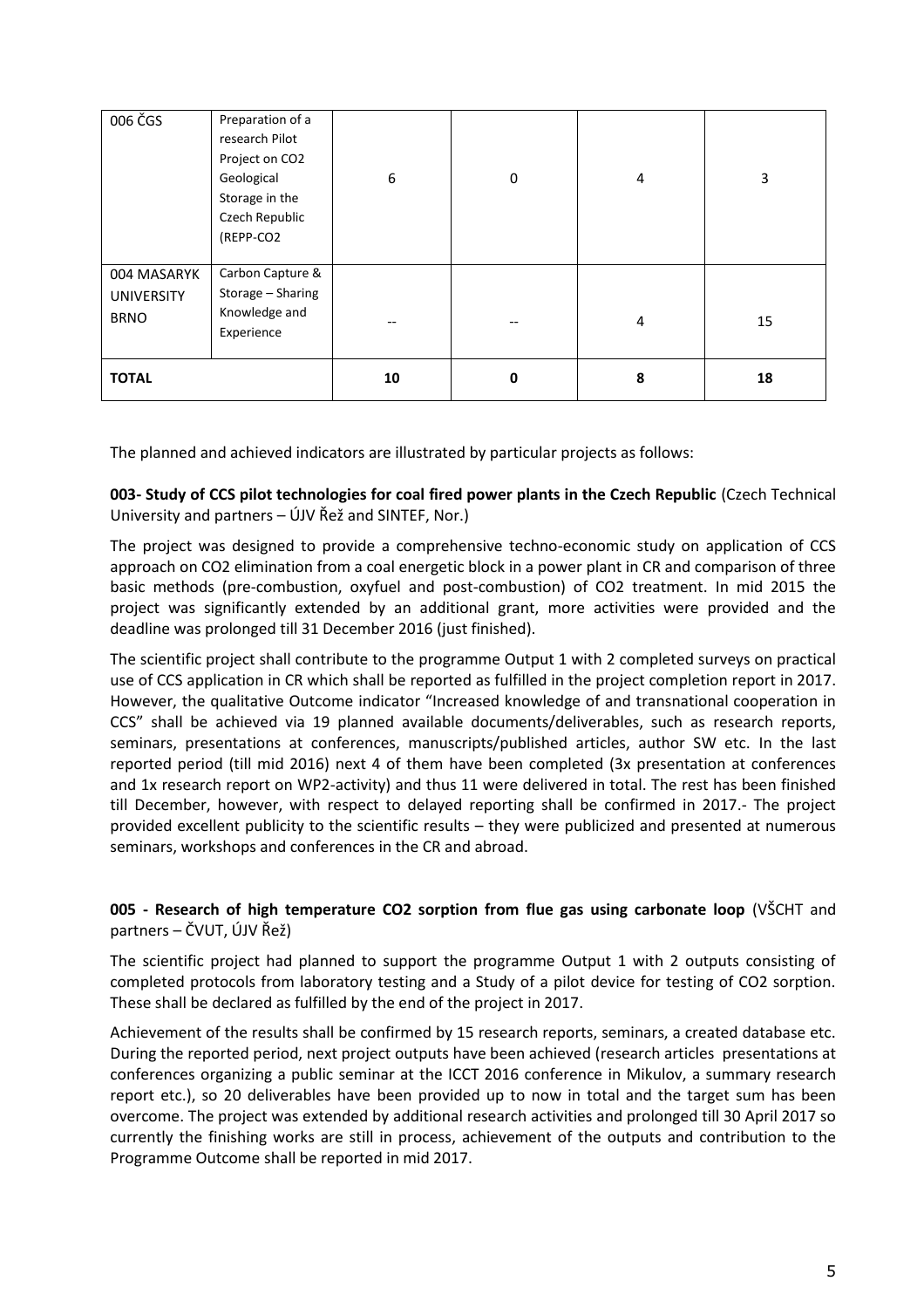**006 - Preparation of a Research Pilot Project on CO2 Geological Storage in the Czech Republic - REPP-CO2** (The Czech Geological Survey ČGS and 5 Czech partners and a Norwegian one – the International Research Institute of Stavanger (IRIS))

The 006 project is seen as a flagship in CCS because of its complexity, volume and sustainability. The project was designed to initiate the preparatory phase of a  $CO<sub>2</sub>$  storage research pilot project in the Czech Republic, following the rules set by the national law and the EU CCS Directive. The target storage structure is a small depleted hydrocarbon field in South-East Moravia, at ca. 900 m depth.

The project has finished by 30 November 2016. During the final project period works were finalized in all project activities and also presentation of the project results was done. Dynamic modeling of storage structures behaviors in the time and the simulations of  $CO<sub>2</sub>$  injection repository were completed. All project data were stored in a structured geodatabase. A risk assessment report on risks associated with the operation of the repository and final monitoring plan were prepared. The potential for geological storage of  $CO<sub>2</sub>$  over the eastern part of the Czech Republic, which belongs to the Carpathian system, was reappraised in a separate study and plans for further realization of experimental  $CO<sub>2</sub>$  storage on site LBR-1a have been drafted. Regardless the fact that the official reporting on achievements shall follow in 2017 it can be already confirmed that the project was successful and that the objectives were achieved and indicators fulfilled or even exceeded.

The project resulted into the important conclusion that the selected geological structure (Bearing LBR-1) is suitable for  $CO<sub>2</sub>$  geological storage and that preparations for the implementation of a research pilot project can continue in the future. The project results have been presented at a number of domestic and international professional seminars/conferences, e.g. in Venice within the conference CO2GeoNet Open Forum, in Oslo and in Lausanne at the GHGT-13 conference. The final project conference was held in Prague on 7-8 November 2016. In the coming months the publication of results in scientific journals is expected.

The project shall contribute to both programme Outputs – to Output 1 by 4 comprehensive reports and to Output 2 by 6 methods of dissemination and publicity means (brochure, newsleter, seminar, website). Whereas the final research reports shall be confirmed after the project completion report in 2017, the particular steps (the 16 planned results - models, databases, maps) have been supported by significantly more ones, 25 of them have been delivered by the last reporting cut-off date. As to Output 2, 4 of the 6 planned publicity measures have been reported. Fulfilling all the indicators is expected and shall be confirmed from the project completion report in 2017.

**004 - Carbon Capture and Storage - Sharing Knowledge and Experience** (Masaryk University Brno and NTNU Nor.)

The project was focused mainly on dissemination of public knowledge on the CCS and on potential aspects of its application in the Czech Republic and is being implemented primarily via lectures to students and public and via expert workshops and seminars for state administration bodies in order both to highlight the mitigation potential of the CCS technology and to mention the current world situation and actual objective obstacles on way to broader deploy and utilize the technology (also in the Czech Republic).

The project was extended by more activities (establishing the laboratory, organizing a competition in knowledge on CCS etc.) for additional grant and slightly prolonged. It has duly finished by 30 June 2016. In the reported closing period the Promoter provided huge amount of successful activities (seminars, workshops, next installations of the mobile exhibition, lessons and teaching the new block subject on CCS at the University) including the final project conference in Prague (15 June 2016) with participation of representatives of other CZ 08 projects, the PP (MoE), the PO (MoF) and other stakeholders.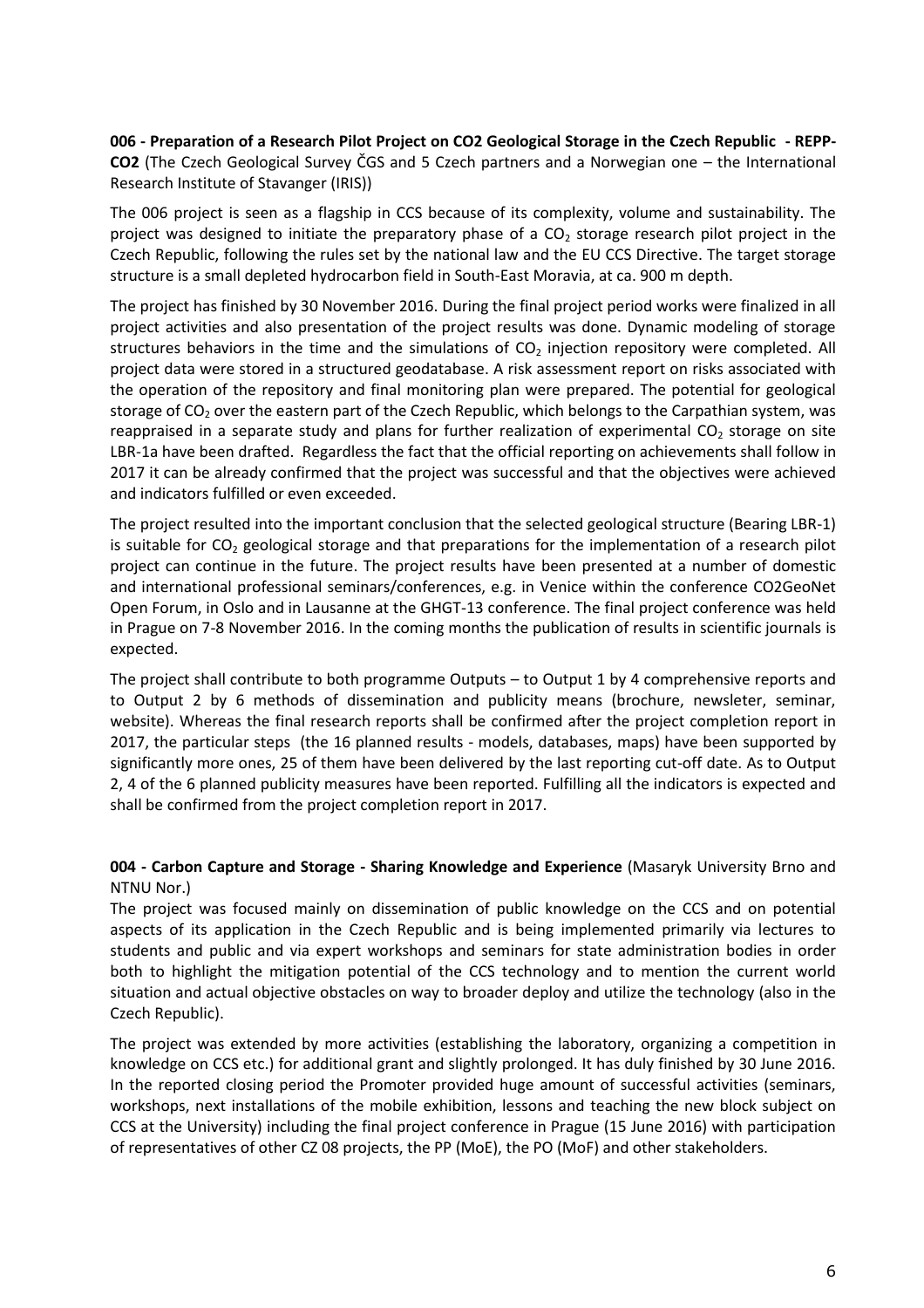The project shall contribute to programme Output 2 by 4 planned deliverables (an exhibition, seminars, competitions etc) which should be supported by 106 particular actions. During the closing period, next 55 actions (seminars, presentations, series of lectures, exhibitions etc.) have been realized and in total, 131 actions were delivered. Although the official reporting on reaching the Output 2 indicators shall follow after the project completion report (in 2017), it may be already said that relevant indicators have been fulfilled and even exceeded in fact.

## <span id="page-7-0"></span>**4. Reporting on Programme outcome(s)**

The programme outcome was selected with regard to current national priorities and needs while investigating the possibilities of the practical application of CCS technology as an eco-innovative measure in the Czech Republic and the related education of the general and professional public in this area.

The single programme outcome is *Increasing knowledge and international cooperation on CCS*. The contribution to this outcome shall be provided by two Outputs :

- Completed surveys to explore possibilities of the practical application of the CCS technology in the CR, including methods for the capture, transport and storage of the CCS,
- Increased knowledge of staff working in the state and public administration and awareness of the public on CCS technologies (see section 3 above)

There are two Outcome indicators selected with respect to national priorities, i. e.

- Availability of documentation, data and information allowing a decision to be made on the practical use, capture and storage of  $CO<sub>2</sub>$  in accordance with the Directive on CCS, and
- Increased awareness among the general and professional public of CCS, improved knowledge and transnational cooperation in CCS

expressed by their qualitative value ("0 / 1").

Despite the advanced stage of programme implementation (3 of 4 projects have finished), the progress towards the Outcome can be still reported only by means of advancing Outputs so far and achievement of Programme Outcome indicators shall be confirmed on the basis of all project completion reports in 2017.

#### **Outcome indicators**

| <b>Outcome</b>      | Indicator                      | Indicator value |        |
|---------------------|--------------------------------|-----------------|--------|
| Increased knowledge | Availability of documentation, | Target          | Actual |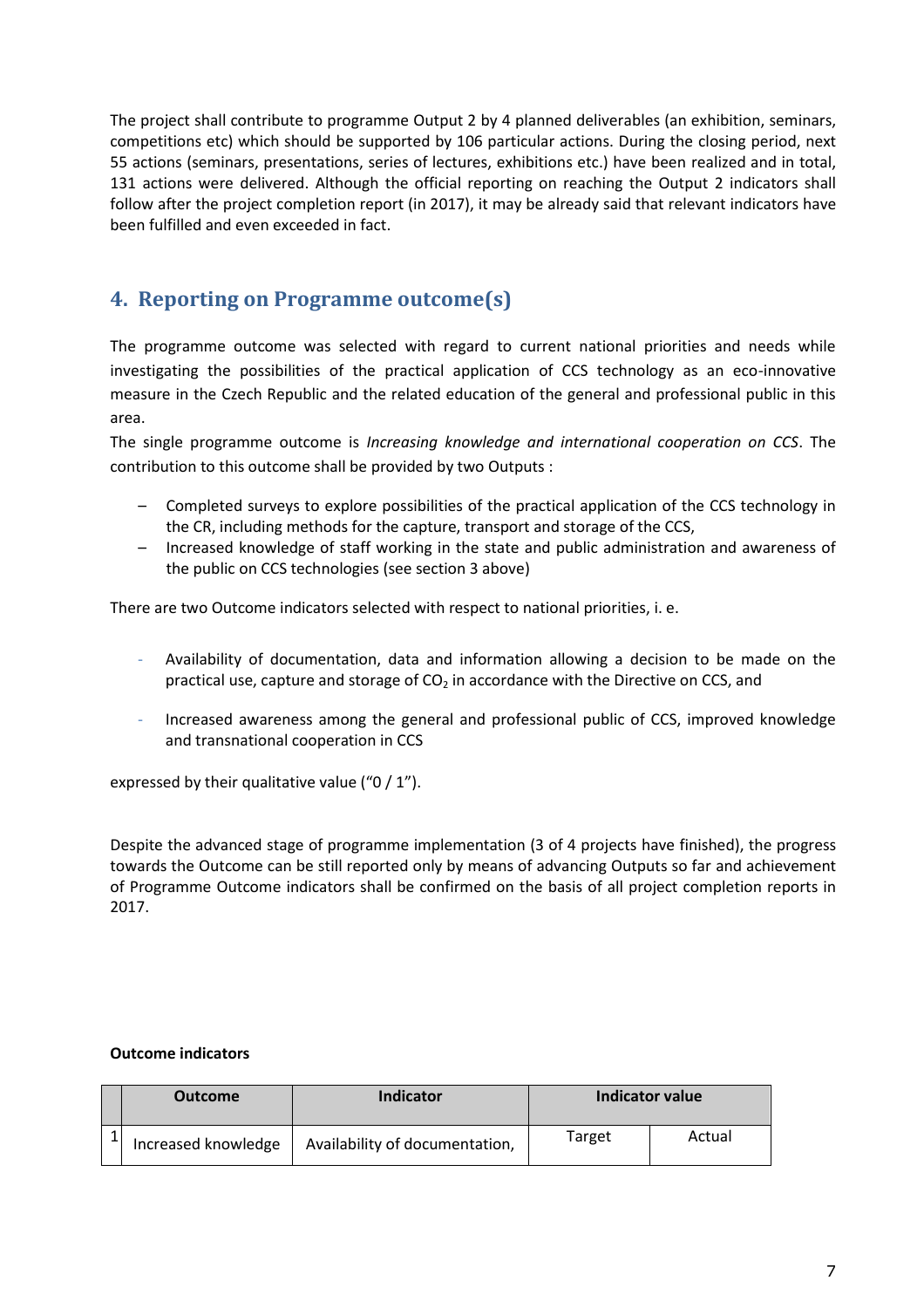| of and transnational | data and information allowing  |   |   |
|----------------------|--------------------------------|---|---|
| cooperation in CCS   | a decision to be made on the   |   |   |
|                      | practical use, capture and     | 1 | 0 |
|                      | storage of $CO2$ in accordance |   |   |
|                      | with the Directive on CCS      |   |   |
|                      | Increased awareness among      |   |   |
|                      | the general and professional   |   |   |
|                      | public of CCS, improved        | 1 |   |
|                      | knowledge and transnational    |   |   |
|                      | cooperation in CCS             |   |   |
|                      |                                |   |   |

The first Outcome indicator is supported by three of the four projects, in total by 35 values – the 003 project participates by 19 deliverables, the 005 project by 15 pieces of documentation and the 006 project by 1 comprehensive study on CCS application. To the second one, two projects contribute – the 004 project by 4 deliverables and the 006 project by 1 contribution. As evidence of all the indicator values shall be provided by comprehensive and composed parts, the fulfilment can be reported after the end of projects implementation and approval of completion reports in 2017. However, good progress at project level has been reported (see Outputs) in the 2016 and based on regular reporting as well as on protocols from on-the-spot controls at the projects the PO can estimate that the Programm Outcome indicators shall be fully achieved.

As to risks for achievement of the Programme Outcome, the estimated risky factors have been mitigated. The Open Call (2014) resulted in support of 4 quality projects, which started in 2015 and were in implementation in 2016. The rest of regranting means was mostly allocated to the running projects (3 of 4 asked for extension) via an addressed Call in mid 2015, the projects were extended and prolonged in order to reach extended goals. The very rests of the CZ08 regranting allocation were transferred to the Bilateral fund in 2016 via amendment of the PA (transfer between budget headings) . The allocation of the open Call for bilateral grants was increased and the means are still available till mid 31/7/2017.

The Outputs / the Outcome were strengthened by additional grants to running projects. However, the time risk was seen as the most significant risks of achievement of the Programme Outcome as the Programme has been delayed since its start and additional project activities have put more stress on the timing. Thanks to amendment of the PA from 24 November 2015, the project promoters could ask for prolongation of projects, and so they did (in case of 3 projects) in the  $1<sup>st</sup>$  half of 2016. Three projects were prolonged (till November and December 2016 and April 2017). The time risk has decreased although the prolongation was related to extension of activities, too. All projects proved proper planning, keeping the tense time schedules and effective management – no problems occurred.

## **4.1. Progress on horizontal concerns**

<span id="page-8-0"></span>The horizontal concerns *Social inclusion for the Roma* and *Combating gender-based violence*, are not relevant to the programme

## <span id="page-8-1"></span>**5. Project selection**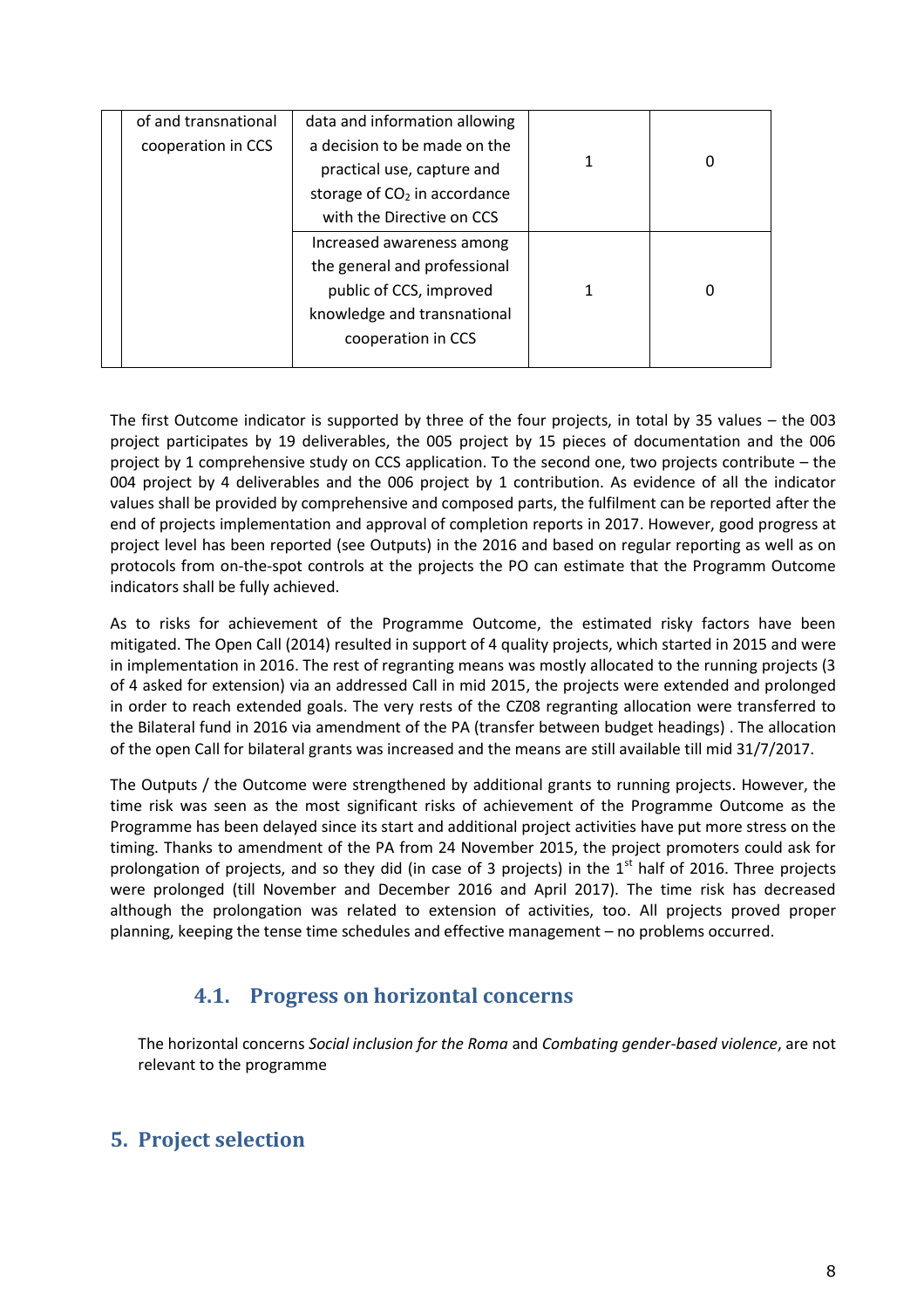This is to summarize previous steps towards project selection in the past.

The single open call was organized in 2014 (launched on 31 March 2014 with the deadline until 16 June 2014), 5 applications were submitted, assessed and suggested by the Selection Committee to grant support, however, 1 applicant withdrew from the grant in December 2014. The grants awarded to applicants were slightly lower than amounts requested as they reflected reductions related to the state aid rules and recommendations made by the Selection Committee. Due to this fact there was a saving in the re-granting item amounting 880 873 EUR in 2015. Following negotiations with the FMO, it was decided to apply the Art. 6.9 of the Regulation and to launch an addressed call towards promoters of the 4 supported projects for proposals of additional activities. The call was launched on 8 April 2015 with the deadline for submission of applications until 11 May 2015. The procedure was administered via the "amendment process" in the CEDR IT system, thus the highest transparency and audit trail has been maintained. Three projects applied and were supported by 21,5 MCZK in total after proper evaluation process and Selection Committee decision.

Finally, the still remaining balance of 115 902 EUR in the re-granting item was transferred to the Fund for bilateral relations (via amendment to the PA, in mid 2016) and the allocation of the rolling open Call for BFB was increased. The means are still available for applicants.

Currently, the only selection process of new projects in the CZ08 programme is running under the Fund for bilateral relations (BFB). Up to now, the project promoters have submitted 10 applications for grants amounting 3,7 mil. CZK in total and the Fund remains open till 31 July 2017 (or till its spending). The procedure is flexible and is administered via the CEDR system to maintain full transparency and proper audit trail.

## <span id="page-9-0"></span>**6. Progress of bilateral relations**

Although there is no official DPP in the CZ08 Programme, there are Norwegian project partners strongly involved in the projects, i.e. namely IRIS Stavanger (project No 006), SINTEF Energi (No 003) and NTNU (No 004). As reported in project monitoring reports, the Norwegian partners are duly collaborating in project activities, delivering high expertise, know-how and mutual knowledge exchange.

The CZ 08 has originally set aside 1.5% of the total programme budget for the Fund for bilateral relations at programme level. After re-allocation to the CZ09 programme, the Fund has proportionally decreased to 75 283 EUR and in mid 2016 increased again up to 191 184 EUR , absorbing unalocated rests from the re-granting item. The Fund supports bilateral activities at programme level (Measure "B") with the aim to strenghten further bilateral relations of project promoters of running projects.

The funds became available via the Open Call to eligible applicants (project promoters) which has been announced on 11 February 2015 and remains open until spending the allocation or until the Fund deadline 31 July 2017 (pursuant recent revision of the Open Call from November 2016). The eligible initiatives were further extended (especially by mutual long term visits – internships to Norway /to CR).

The interest for support of bilateral relations within the CZ08 programme is high as the research community has established contacts and colaboration with foreign colleagues and deepens them continuously at any occasion – in total 12 applications were submitted since the open Call launch, 10 of them supported and realized. The newly introduced long term internships have been implemented in late 2016 - the staff from the CTU spent 2,5-month interships in Trondheim at SINTEF ER and the Norwegian colleagues visited CR. The participants cooperate in SW modelling and techno-economic methodologies for optimization integration of CCS into power plants under Norwegian mentors. The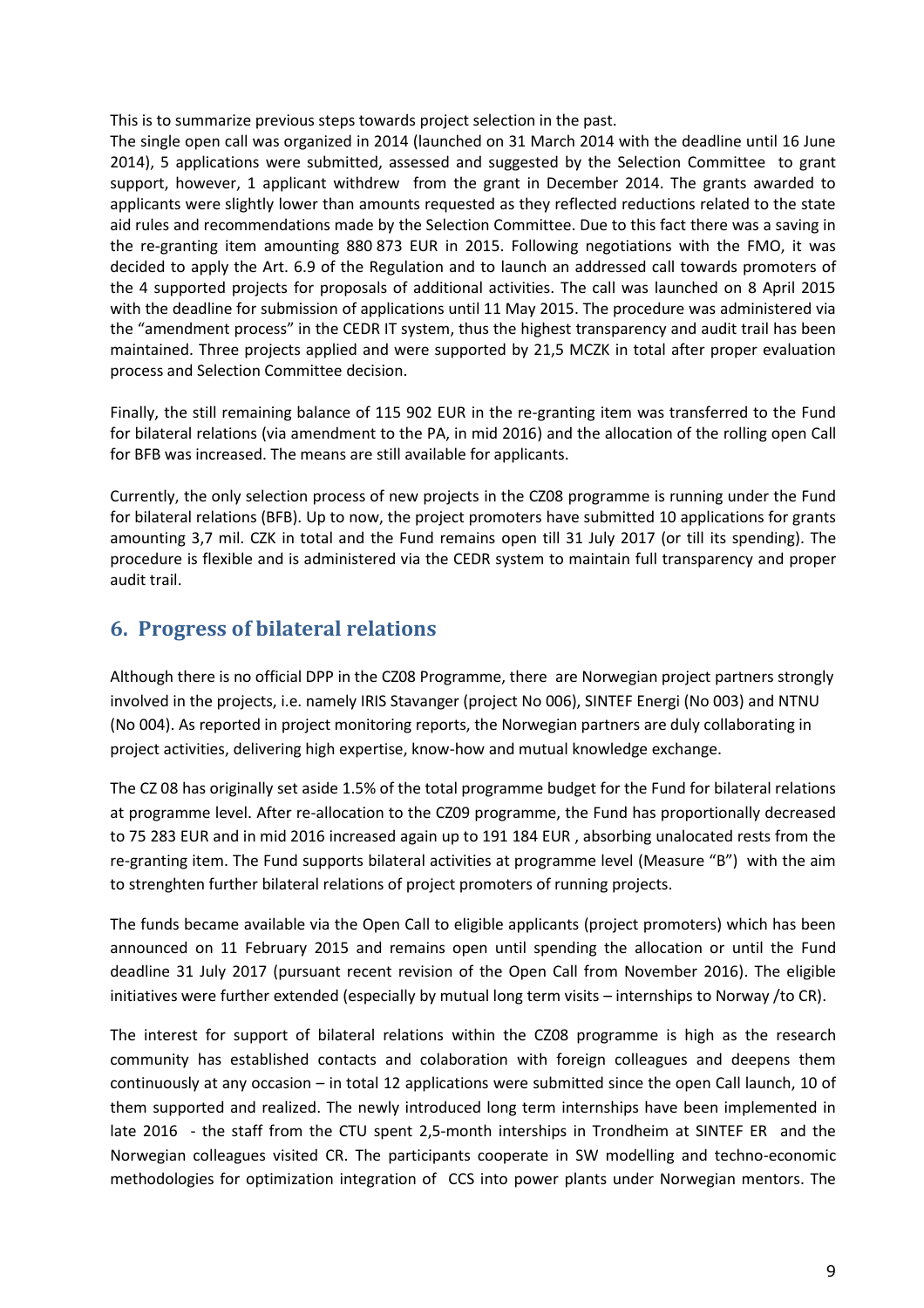internships resulted in technical reports/manuscripts (3) and organizing mutual meetings (3). The basis for future development of joint projects into other international research programmes has been set.

The project promoters colaborate in a very effective manner mutually and also with the PO/PP – on 13 November 2016 the 006 and 003 projects organized jointly with the PO (MoF) a half-day seminar at the GHGT-13 conference in Lausanne, where the CCS-community met at an excellent ocassion of bi-annual international phorum (see more also in the seciton 10.). The projects representatives (promoters and partners from 3 projects) presented results of the projects, including mission of the CZ08 programme and Norwegian support to the CCS pilots. There were about 40 participants including PO, PP and CCS experts/panelists from GHGT.

Beside this, the most relevant bilateral activities include still mutual visits or participation at international conferences, promoting the project results and sharing knowledge with Norwegian stakeholders. Two initiatives are worth to mention – cooperation of the Promoter (006) with EAGE (the international association of geologists and engineers) and presentation of project/Programme results at the conference in Vienna (May-June 2016), and closer cooperation with CO2GeoNet (the worldwide excellence network) via participation of the 006 project and the Norwegian partner IRIS (2 staff) in the presentation at the GeoNet Open Phorum in Venice (June 2016).

The analysis of bilateral cooperation within the EEA / Norwegian grants in CR was launched by the Ministry of Finance (the PO) in November 2015 and was ready in early 2016. The evaluation was carried out by an external contractor who provided analysis via questionnaire survey and interviews with selected stakeholders. The analysis describes current experience and addresses potential for strengthening bilateral aspects in every programme and/or programme area in CR.

## <span id="page-10-0"></span>**6.1. Complementary action**

The Programme CZ08 budget includes a proportional allocation of 25 118 EUR (after reducing the programme total budget) for complementary action to strengthen cooperation between the PO and relevant Czech bodies (the MoE and its subordinated organisations and environmental institutions) and its counterparts in the donor states and in other beneficiary states implementing programmes focused on CCS.

With respect to a special position of the Czech CCS programme CZ08 when no other beneficiary state is involved in CCS issues within Norway grants, the PO has only limited opportunity to share experience and network with other relevant stakeholders and to organize particular events / meetings. However, during 2016 an excellent chance arose in relation to bilateral initiatives of research projects at the **"**13th Conference on Greenhouse Gas Control Technologies" (GHGT-13) in Lausanne, Switzerland (14-18 November 2016, see more in section 10. Publicity). The pro-active promoters negotiated organization of a joint half-day seminar in premises of GHGT adjacent to the international conference. The PO and PP acted as co-organizers with support of promoters of the 003 and 006 projects. The costs were covered partly from Complementary action (for PO and PP) and from the BFB (for projects representatives). The seminar hosted ca 40 participants including eminent international CCS experts/panellists from GHGT.

As to planned utilization of the funds for Complementary action which are still about 20 000 EUR at disposal, a similar seminar is envisaged for mid 2017 in Norway, Trondheim (still in negotiation only).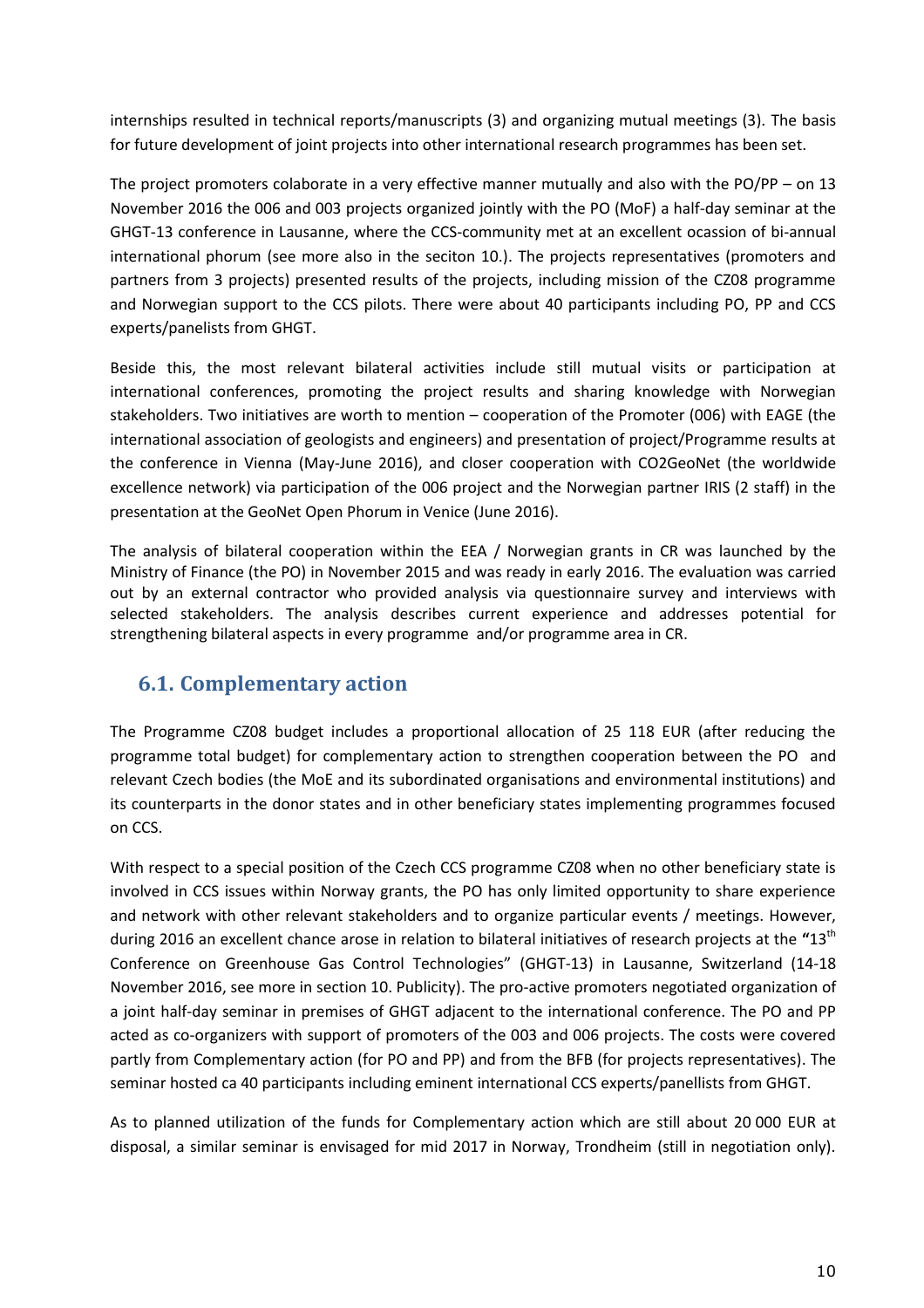However, there will be a rest, which can be transferred to the Fund for bilateral relations if its absorption capacity shall prove evidence to absorb them till mid 2017.

## <span id="page-11-0"></span>**7. Monitoring**

The implementation phase of projects started by January 2015 and reporting proceeds in regular 4 month periods. Nevertheless, since substantial modifications of projects during awarding additional grants and extensions in 2015, which led to rather complicated re-adjustments in the CEDR system, the monitoring cycles are shifted and the monitoring reports were submitted later than planned. The projects have delivered their  $4<sup>th</sup>$  reports (cut-off-date June 2016) and one of them the  $5<sup>th</sup>$  one (by October 2016). The upcoming reporting shall enter into its closing phase – the final interim reports shall be followed by project completion reports in 2017.

Despite this formal delay in reporting, the PO is well aware about the status of implementation of particular projects as the promoters can communicate with the PO via a communication platform in the CEDR IT system on every-day basis, consulting adjustments, setting questions or requesting advice. Besides this, consultation by phone or e-mail are being provided whenever necessary.

The other powerful tool of PO monitoring consists in on-site controls at projects according to the Monitoring plan (see The Monitoring plan 2017 in Annex 2) which is set and updated with respect to current risks or important issues in particular projects. Finally, all 100% supported projects shall be checked. The controls are aimed at factual as well as financial matters. The control team consists of the leader (the PO representative) and by supporting experts (contracted AQE Co. auditors, specialists). As a result, a control protocol was completed.

Up to now, three of the four projects have been controlled on-spot. Following the first on-the-spot control at Masaryk University (004 project) in November 2015, two other projects were checked in 2016: the 003 project (Czech Technical University in Prague) on 9 June 2016 and the 006 project (Czech Geological Survay) on 5 October 2016. No negative findings were identified, on the opposite high quality results at both projects have been commended by the expert and excellent outputs highlighted with great impact on the CCS aspects in the CR and outreach into international CCS issues as well. – The last project to be on-the-spot controlled is the 005 (VSCHT in Prague), which runs till 30/4/2017 – the control is planned for mid March 2017 – see Annex 2.

As to monitoring of implementation on Programme level, the Steering Committee (SC) as well as contacts with the PP is to be mentioned. The SC of the CZ08 Programme including the Programme partner (MoE) met twice in 2016 – on 14 April, 7 December 2016. The Programme partner MoE participated also at the on-the-spot control at the 006 project as the Promoter – the Czech Geological Survay – is the institution directly established and managed by the Ministry of the Environment.

Review of the programme shall be carried out August/September 2017 by an external company that shall be contracted in January 2017. The programme shall be evaluated based on the five evaluation criteria (relevance, efficiency, effectiveness, impact, sustainability) with respect to its outcomes and outputs as specified in the Programme Agreement.

Each criterion will be scored using the five-grade grid. The score will be awarded based on objective and impartial expert opinion substantiated by verifiable and well-founded data, facts and evidence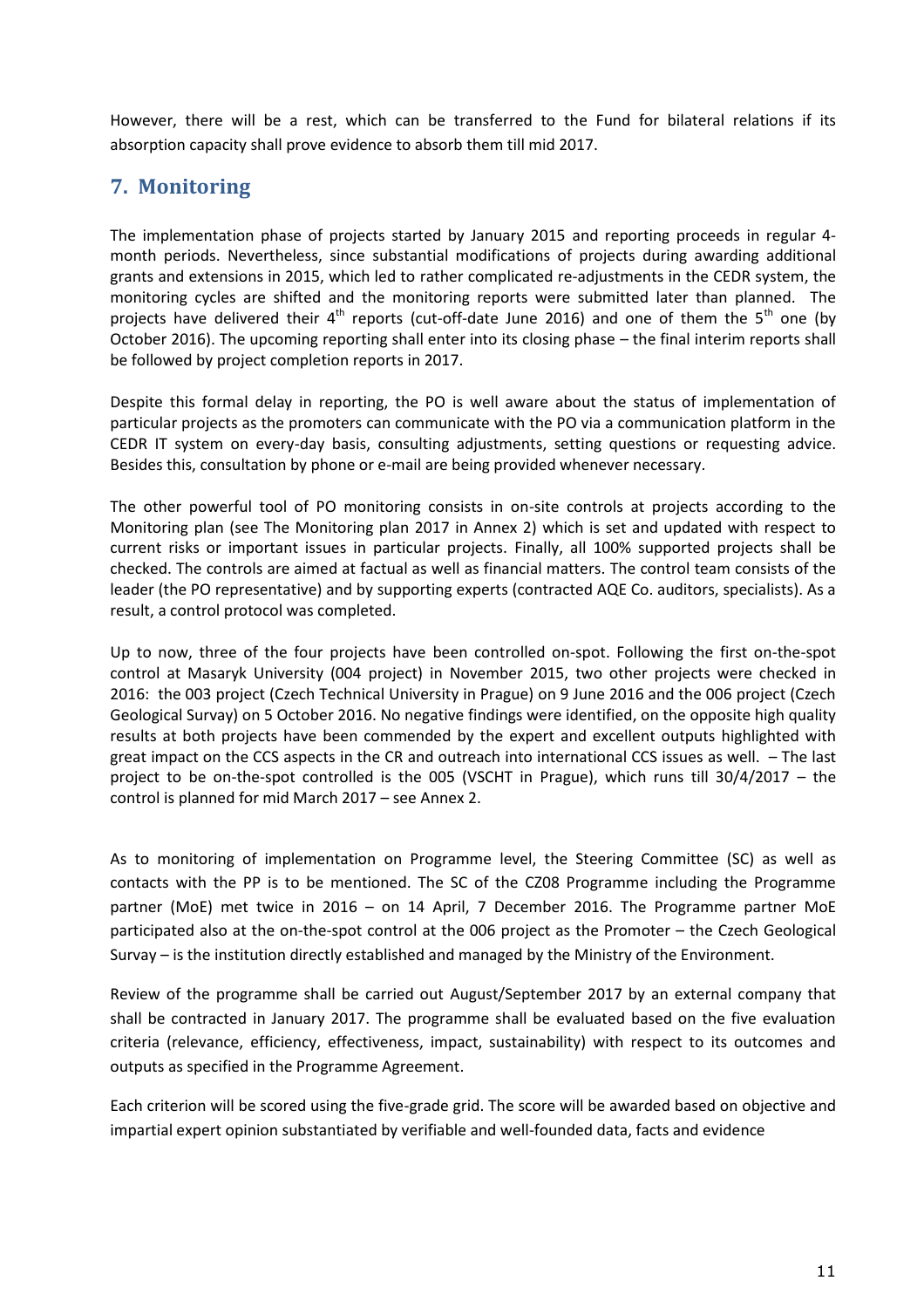The theory of change shall be developed for the programme, Outcome Harvesting shall be used as one of the methods for data collection, so as to exploit all effects of the programme, including unintended or unexpected ones. Achievement of bilateral indicators will be examined as well.

The review report will be subject to consultation process and debriefing with all relevant stakeholders prior to its publication in Czech and English.

## <span id="page-12-0"></span>**8. Need for adjustments**

In 2016, the last Programme modification has been completed. The final rest remaining in the regranting item (about 3 mil. CZK – 115 902 EUR) was transferred to the Fund for bilateral relations based upon concrete plan of bilateral initiatives that was negotiated with the PP and project promoters, prepared and submitted by the PO to the FMO. The budget modification went along with extension of eligible bilateral initiatives – long term visits/internships (up to 2 months) were included as the potential applicants intended to visit and cooperate with their Norwegian partners and mutual meetings/workshops shall be accompanied with joint outputs of bilateral cooperation. The PA was amended in June/July 2016 and consequent steps completed (update of the Memorandum of Cooperation between MoF and MoE).

In 2017, the very last modification may occur. Based on final balance in the particular budget items, there may remain a rest in the Complementary action (about 20 000 EUR) which has been utilized up to now only for organization/participation at the joint seminar (PO, projects and project partners) in Lausanne, November 2016. In the Regranting item also final rests may be identified as the 004 project finished in mid 2016 and has reported unspent funds of about 2 mil. CZK (ca 75 000 EUR). The rests can be finally transferred again to the Fund for bilateral relations, which can be utilized till September 2017, if viewed as efficient.

## <span id="page-12-1"></span>**9. Risk management**

The Programme realization entered into its closing phase and with respect to the successful implementation the monitored risks can be assessed as decreasing or eliminated at all. - The main risk in the CZ08 programme consists in the time delay. The programme has been delayed at its start, thus the implementation period for research activities is very tight and the threat of non-achievement of all objectives was identified. Moreover, the rests from re-granting funds were allocated to running projects in mid 2015, the projects had been extended by additional activities/results and the time schedules became more tight. However, in late 2015 and during 2016 the Programme as well as particular projects were prolonged (up to April 2017) and the time risk was mitigated. In fact, three of the four projects have duly finished in 2016, delivering all planned results /outputs without any serious problems. The time risk is still monitored with respect to the last running research project (004 VŠCHT).

The progress of implementation allows to re-assess the risks as follows:

- the time risk is lower thanks to prolongation till 2017
- risk of non-fulfilment of the outcome/output indicators is low  $-$  the reported results in projects are very promising or even proved to be reached and the on—the-spot controls have confirmed them. The lack of absorption capacity has been resolved by reallocation to the CZ09 programme at the very start in 2014 and further by application of Art. 6:9 of the Regulation and organizing an addressed call to running projects for additional activities / grants in 2015. The final reallocation of the balance (about 3 mil. CZK) from re-granting to the BF was done in mid 2016 and the risk for absorption capacity was transformed into the risk for absorbtion of bilateral means. However, the potential for bilateral cooperation and networking is very high in CZ08 and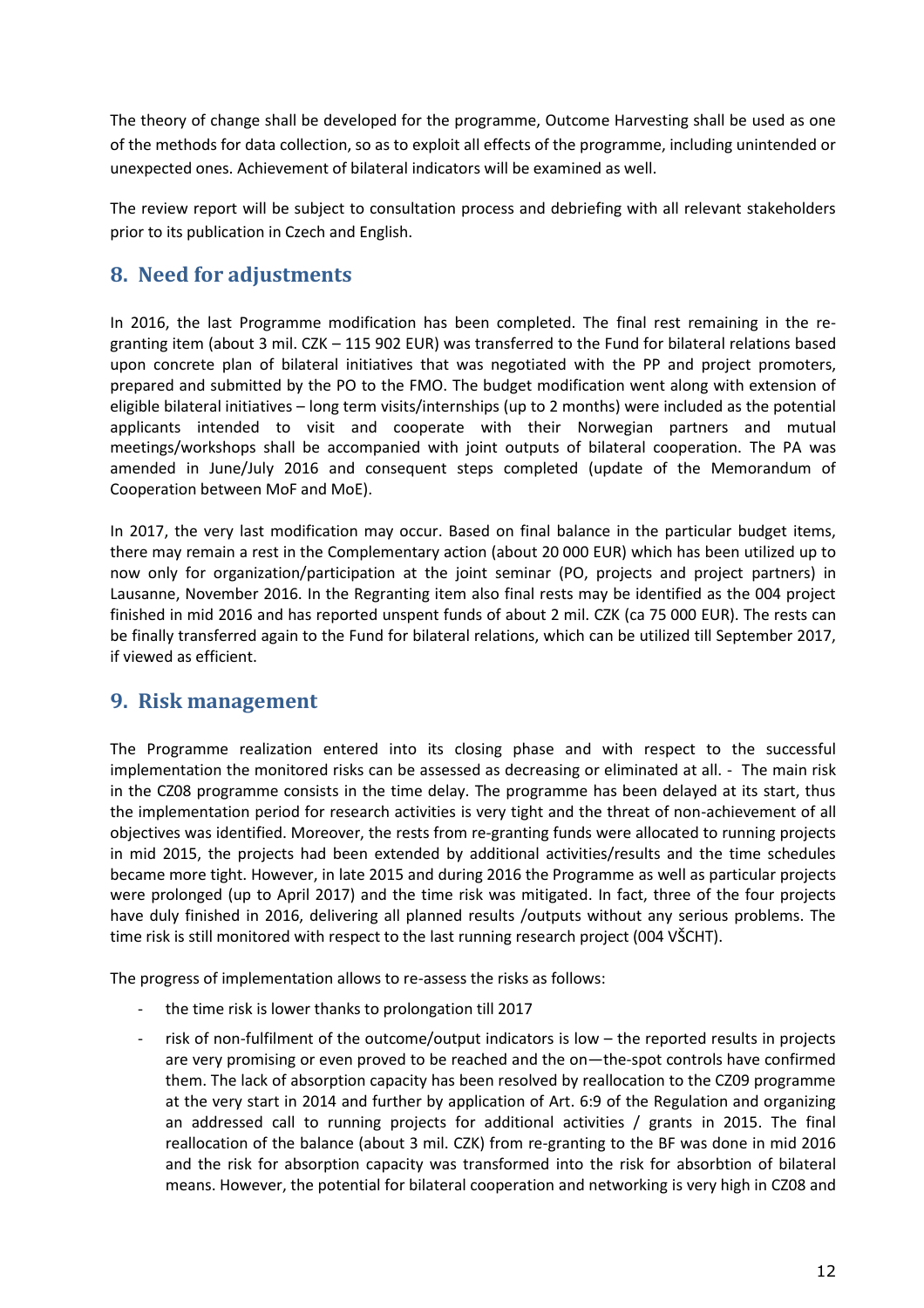the increase of funds in the BF was pre-negotiated and prepared by a concrete plan of bilateral initiatives in 2016/17, so the risk is quite low.

The specific PRG risk  $-$  i.e. the fact, that the projects contribute to quite different Outputs (raising awareness, research in capture, transport and storage of CCS) - had been minimized after the Open Call as projects contributing proportionally to both Outputs had been supported. However, monitoring the outputs indicators is still more demanding, especially with respect to different budget allocations to particular Outputs.

## <span id="page-13-0"></span>**10. Information and publicity**

The publicity measures related to promotion of the Programme CZ08 and of particular projects including cooperation with Norwegian project partners, differ on programme and projects level as the former one consists in promotion of Czech-Norwegian effort in CCS with overreach and application to conditions, public awareness and political background for CCS in the Czech Republic, whereas the letter one is based on presentation of results, outputs and deliverables from research projects and is targeted at professional public, experts, researchers and academic community. Thus, also the means and channels of information dissemination are different.

The Programme Operator, the Ministry of Finance, informs about the programme and activities related to it on its web pages http://www.eeagrants.cz, specifically designed for the EEA and Norway Grants 2009-14.

Any news and updates are presented on the official Czech EEA and Norway Grants´ Facebook profile <https://www.facebook.com/EHPaNF>**.** 

Information on the Programme can be also found on web pages of the Programme Partner (Ministry of Environment)

[http://www.mzp.cz/cz/financni\\_mechanismy\\_ehp\\_norska](http://www.mzp.cz/cz/financni_mechanismy_ehp_norska)

The PO took advantage of organizing an adjacent event in relation to the international meeting of the CCS community in Switzerland (see section 6.1. Complementary action). In November 2016, the project promoters of 003 and 006 projects, in cooperation with the Programme Operator and PP, organised the bilateral seminar "Cooperation between countries in the field of CCS, example of cooperation between Norway and the Czech Republic". This event, which was organised in parallel to the "13<sup>th</sup> Conference on Greenhouse Gas Control Technologies" (GHGT-13) in Lausanne (Switzerland), was well attended and provided a good basis for the promotion of the Programme and particular projects, as well as for the discussion with key experts on the current stage and future perspectives of CCS. Taking all positive benefits from the event into account, a similar seminar jointly organized with the promoters and the PO at the 003 project partner SINTEF Trondheim, Norway is in negotiation for mid June 2017.

As to printed means of publicity, the Programme Operator planes to issue an article about the Programme in national newspaper in the 1st Q 2017.

The outstanding results of the Programme will be presented in an information brochure which will be developed nad distributed at the final conference of the programme.

The Final Conference of the CZ08 Programme shall be held in Autumn 2017 (October). Starting with the Steering Committee meeting in December 2016, the draft agenda is being consulted with the Ministry of the Environment; an active participation of the project promoters and/or their partners from CR and Norway is expected. The conference shall be a one-day event and will be open to donors, other CCS stakeholders, involved bodies and expert public to share their experience, plans and ideas for future cooperation.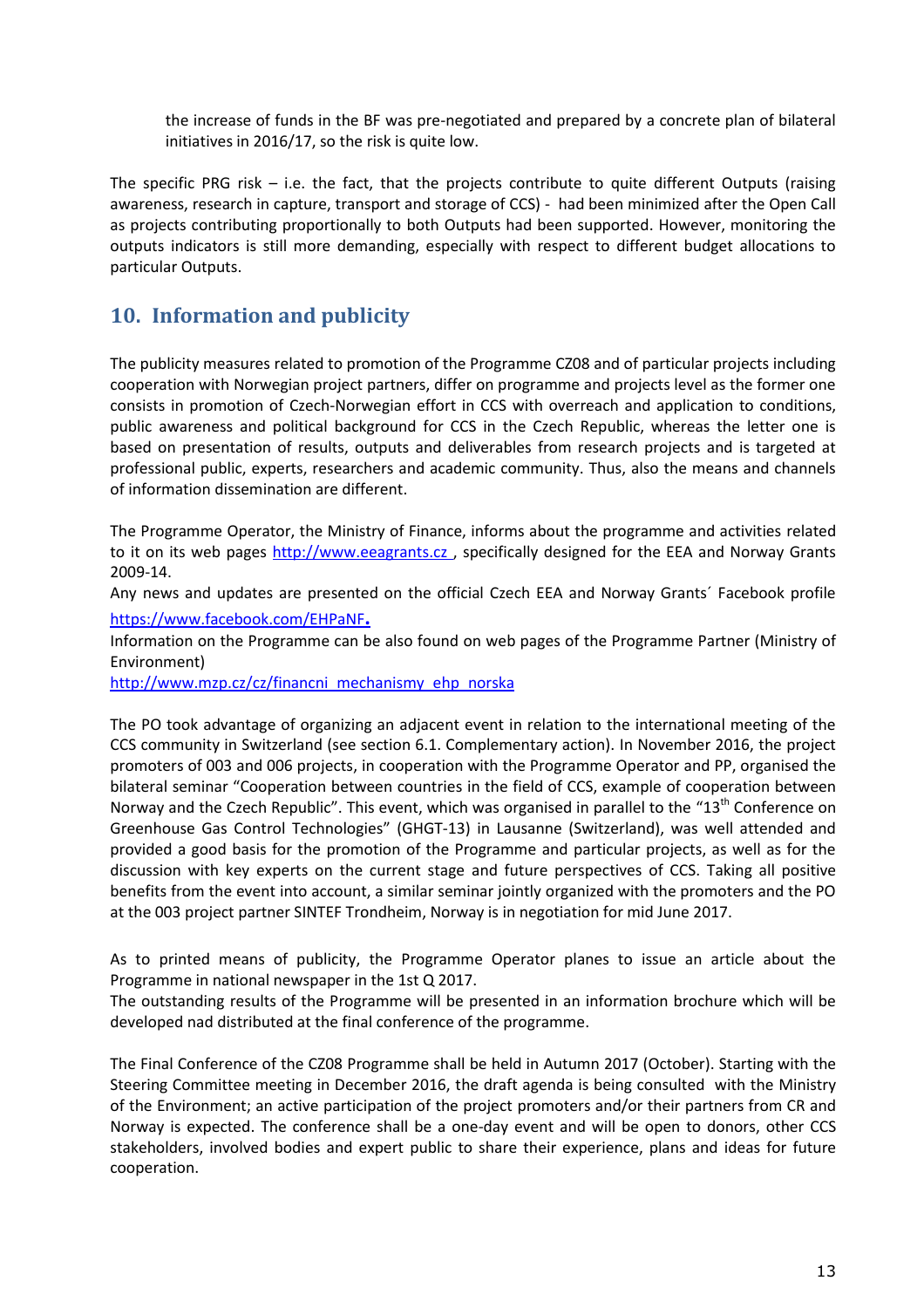On the project level, the promotion is based on results achieved and on cooperation established between project partners across the CCS community far beyond the individual projects. The channels include scientific publications, presentation at seminars, conferences and international meetings, sharing with academic staff/students etc. Each of projects promoters, in line with the publicity rules, set up web pages for the project, on which information on the Programme, and especially on particular project, its activities, news, events, articles in press, photos and videos, and other relevant information is published – in particular:

006 - Preparation of a Research Pilot Project on CO2 Geological Storage in the Czech Republic <http://www.geology.cz/repp-co2>

004 - Carbon Capture & Storage - Sharing Knowledge and Experience <http://shake.sci.muni.cz/cs>

005 - Research of high temperature CO2 sorption from flue gas using carbonate loop <http://hitecarlo.vscht.cz/>

003 - Study of CCS Pilot Technologies for Coal Fired Power Plants in the Czech Republic <http://czech-norway-pilotccs.cz/>

Three of the four projects have finished in 2016 and final project conferences were organized:

- 004 Masaryk University completion by 30 June 2016, final conference held in Prague on 15 June 2016
- 006 Czech Geological Survay completion by 30 November 2016, final conference held in Prague on 7-8 November 2016, together with the 003 project
- 003 Czech Technical University completion by 31 December 2016, final conference held in Prague on 7-8 November 2016, together with the 006 project

The 005 VŠCHT shall finish by 30 April 2017, the final conference is planned for 7 April 2017.

The Programme and above mentioned particular projects were also promoted at the occasion of international meetings and bilateral cooperation events (5 events have been visited/organised in 2016) and covered by means from the Fund for bilateral relations at programme level and/or Complementary action.

### <span id="page-14-0"></span>**11. Cross - cutting issues**

#### Environmental considerations

The Programme CZ08 itself is focused on protection of the environment by studying the possibilities of the CCS capture, transport and storage. Activities relating to the projects are implemented in compliance with the applicable legal and administrative standards of the European Union and the Czech Republic. The aim of CCS technology is to reduce the burden of emissions, which has a clearly positive environmental impact..

#### Good governance

During programme implementation, including support and monitoring of individual projects, compliance with the principles of good governance is being taken into account. The grant awarding process succeeded by awarding additional grants to running projects and the procedure was highly transparent thanks to the operation of the CEDR IT system . The state aid issues were thoroughly analysed and reflected in all project documents. – In 2015, the on-spot monitoring visits were launched and in 2016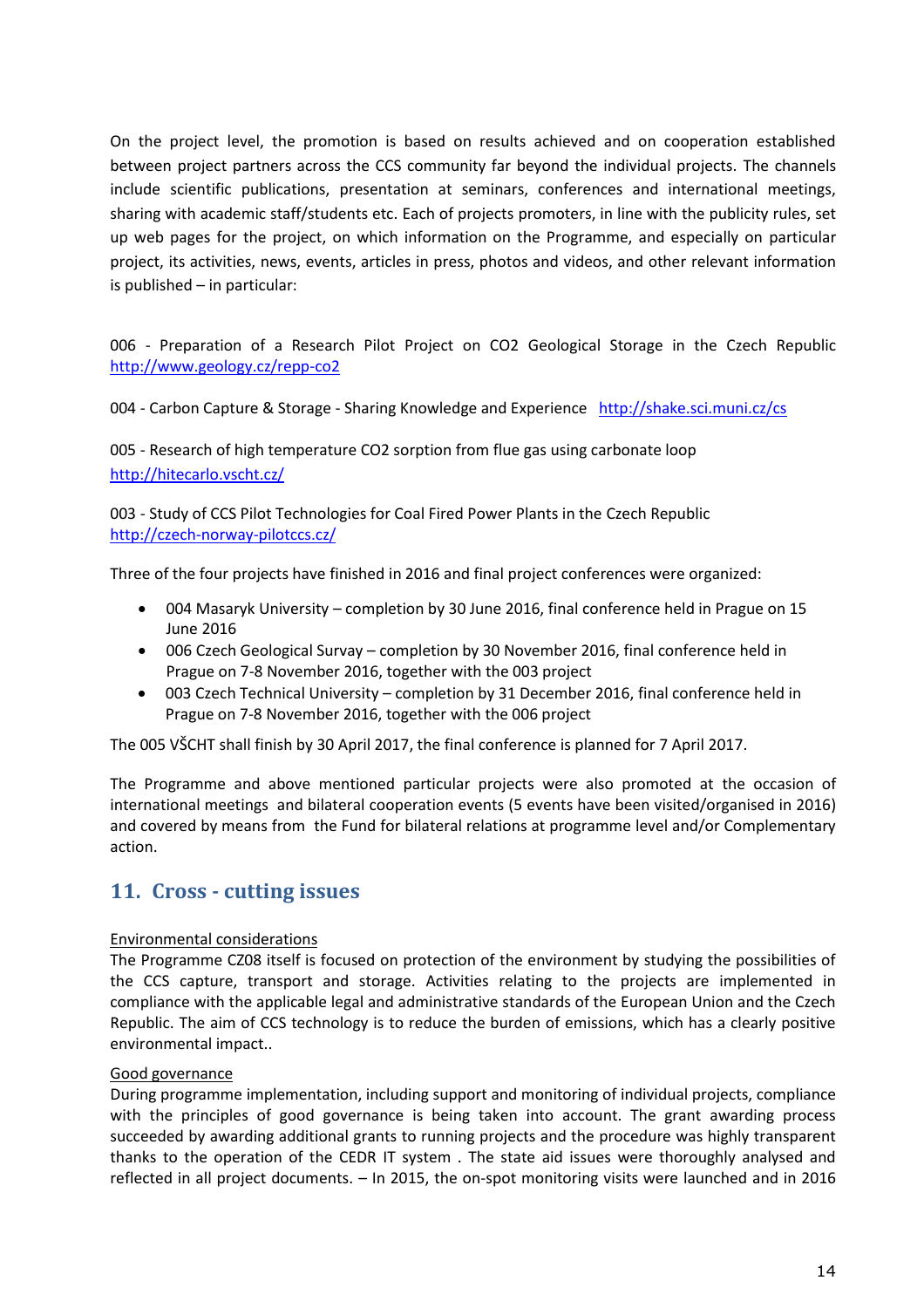continued, as a tool of PO control feedback providing recommendations to quality improvement of project management.

#### Economic sustainability

The projects focus on the area of exploration, research or educational/promo activities, which in themselves cannot generate future economic profit to finance their subsequent implementation. The successful completion shall raise awareness of CCS technology and thus the demand for information on this issue from the general and professional public. At the same time, analyses and technical surveys enable the necessary data to be gathered to enable the evaluation of the practical application of CCS technology in the Czech Republic. This creates an environment for the potential self-financing of projects through the economic assessment of the application of CCS technology or through new grant programmes to support its application. The implementation of projects will enable the maintenance or creation of new jobs at project promoters or suppliers of materials and services, which will have a positive impact on economic development at a national, regional and local level.

#### Social sustainability

The implementation of individual projects assumes the involvement of various stakeholders, which necessarily entails constructive communication regarding the form and outcomes of the projects. Programme implementation may therefore indirectly also affect social dialogue between individual social actors. During project preparation/implementation, emphasis was/is put on cooperation at international level with subjects of Norway, which have extensive experience of using the technology in question, as well as to the other beneficiary countries implementing CCS programmes. This will deepen cooperation among the different entities not only at a national, but also at a European level.

#### Gender equality

The participation in the programme respects fully the gender equality. The projects are focused on research where the common principles of gender equality are duly applied.

During the course of the programme preparation and its implementation, equal access is given to all its participants to apply their job skills and expertise, regardless of differences in gender, ethnicity or age. The basic premise for staff participation in the programme is therefore their professional experience in the area, regardless of their gender. In the individual project applications, applicants demonstrated how they had ensured equality between women and men involved in projects, in terms of the type of activities making up the project and its main objectives.

The programme does not focus on projects that directly support activities to improve equality between women and men in society. Despite this, the implementation of individual projects that take account of equal access will contribute to a gender-positive society.

The sustainability of results (either further research or introduction of results in the industry) depends on future funding. This cannot be guaranteed, however it is expected that further funds may be provided by the European research programmes or domestic funding.

## <span id="page-15-0"></span>**12. Attachments to the Annual Programme Report**

#### <span id="page-15-1"></span>**Annex 1: Risk assessment of the programme**

<span id="page-15-2"></span>**Annex 2: Monitoring plan 2017**

<span id="page-15-3"></span>**Annex 3: List of projects for communication purposes or as examples of best practices**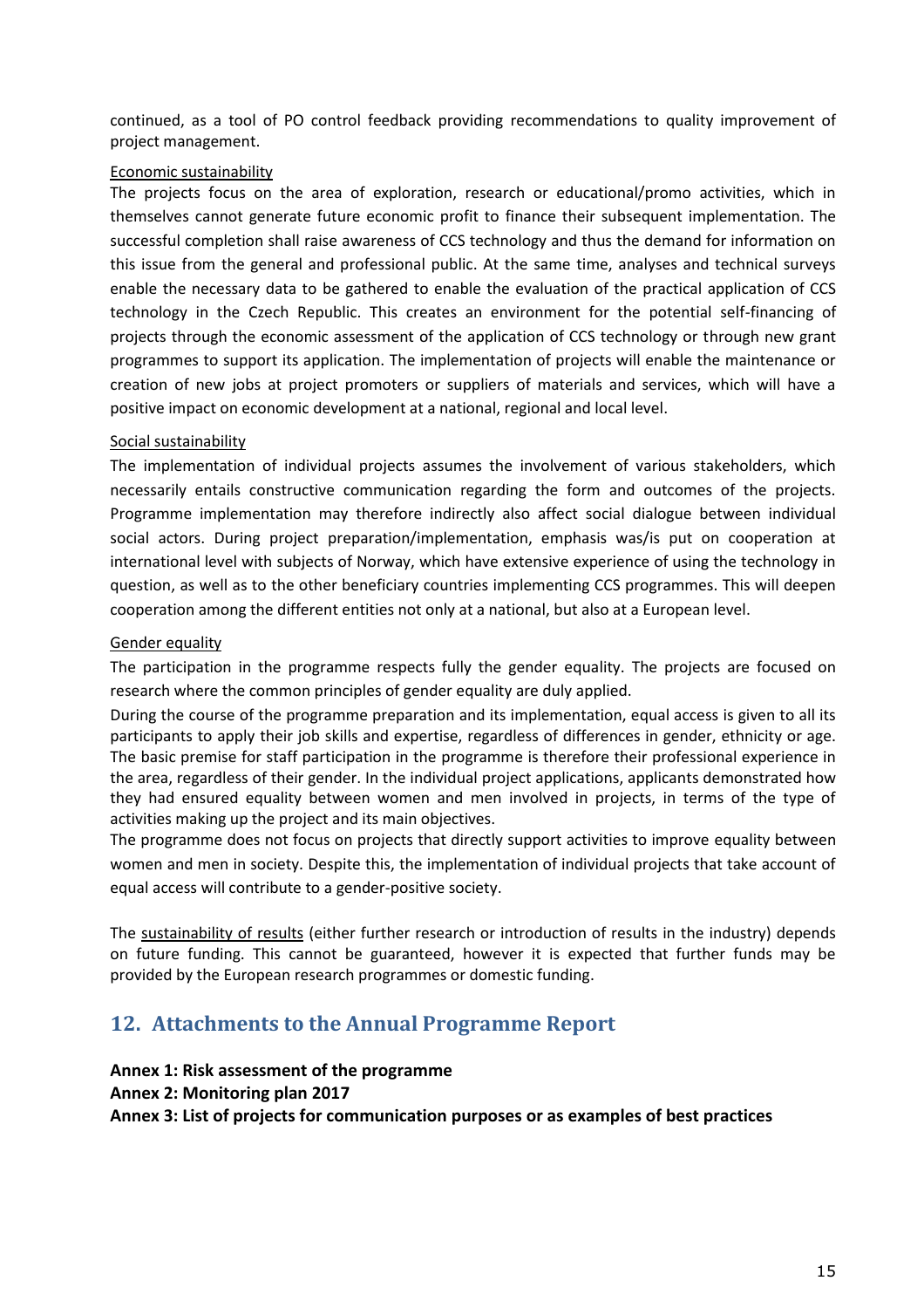#### SIGNATURE:

#### For Programme Operator

I certify that I am duly authorised to sign this Annual programme report and that I have thoroughly reviewed the progress of the programme, reporting on outcomes and outputs, risk management provided in this report and the information are correct and accurate.

|              |      |                  |                                           |                             | Optional second signature                    |      |  |
|--------------|------|------------------|-------------------------------------------|-----------------------------|----------------------------------------------|------|--|
| Name         |      | Zuzana Matyášová |                                           |                             | Martina Bečvářová                            |      |  |
| Position     |      | Relations        | Head of the Department of International   | Head of the Monitoring Unit |                                              |      |  |
| Organisation |      |                  | Ministry of Finance of the Czech Republic |                             | Ministry of Finance of the Czech<br>Republic |      |  |
| Signature    |      |                  |                                           |                             | Mulina trivation                             |      |  |
|              | Day/ | Month            | Year                                      | Day                         | Month                                        | Year |  |
| Date         |      |                  |                                           |                             |                                              | 2014 |  |

#### For the National Focal Point

The National Focal Point certifies that the status of reporting of the programme described above is accurate.

|              |     |                              |                                           |     | <b>Optional second signature</b> |      |
|--------------|-----|------------------------------|-------------------------------------------|-----|----------------------------------|------|
| Name         |     | Lenka Dupáková               |                                           |     |                                  |      |
| Position     |     | Deputy Minister of Finance   |                                           |     |                                  |      |
| Organisation |     |                              | Ministry of Finance of the Czech Republic |     |                                  |      |
| Signature    |     | $\nu$ ?. $\partial x^3/5$ he |                                           |     |                                  |      |
| Date         | Day | Month                        | Year                                      | Day | Month                            | Year |
|              | 10  | 02                           | 2017                                      |     |                                  |      |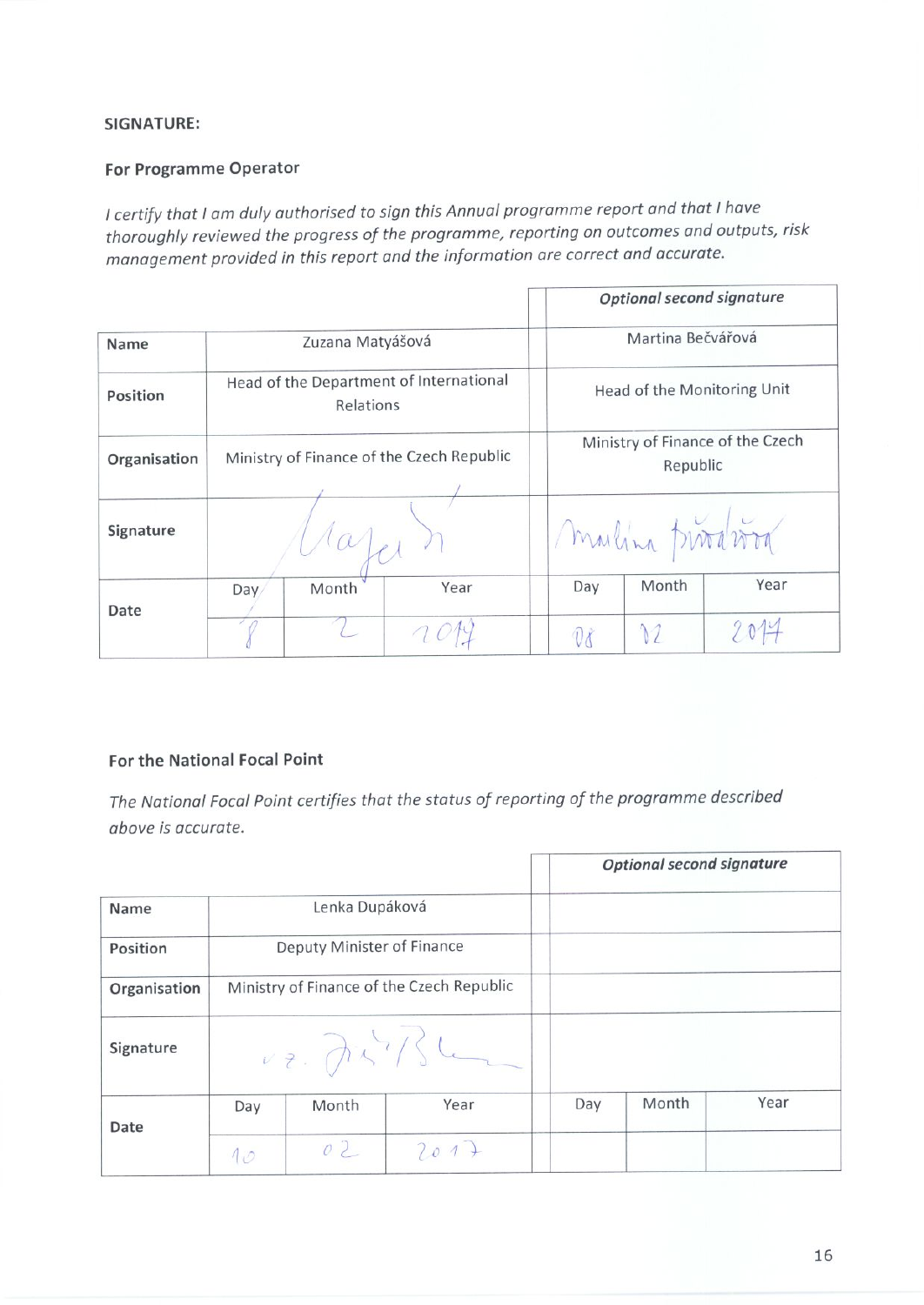#### **Annex 1: Risk assessment of the programme**

| <b>Type of</b>                              | <b>Risk</b>                      | <b>Description of risk in</b>    | Likelihood <sup>2</sup>                                                                                                                                                                         | Impact <sup>3</sup> | <b>Importanc</b> | <b>Mitigation planned/done</b>                                                                                                                                                                                                                                                                                                                                                                                                                                                       |
|---------------------------------------------|----------------------------------|----------------------------------|-------------------------------------------------------------------------------------------------------------------------------------------------------------------------------------------------|---------------------|------------------|--------------------------------------------------------------------------------------------------------------------------------------------------------------------------------------------------------------------------------------------------------------------------------------------------------------------------------------------------------------------------------------------------------------------------------------------------------------------------------------|
| objective <sup>1</sup>                      |                                  | the reporting period             |                                                                                                                                                                                                 |                     | e <sup>4</sup>   |                                                                                                                                                                                                                                                                                                                                                                                                                                                                                      |
| <b>Cohesion</b><br>(Programme)<br>outcomes: | Programme<br>absorption capacity | Programme absorption<br>capacity | Low interest at applicants,<br>the applications may not<br>cover both the programme<br><b>Outcomes</b>                                                                                          | low                 | high             | The risk is no more relevant as<br>clear description of both Outputs<br>in the Open Call, promotion and<br>networking were properly done<br>and the risk was eliminated. The<br>4 supported projects cover<br>proportionally both the<br>Outcomes<br>The absorption capacity proved<br>to be lower than estimated in<br>2014, the funds were reallocated<br>from CZ08 to CZ09 and all rests<br>from regranting utilized within<br>the CZ08 (for additional grants<br>and in the BFB) |
|                                             | Legislation changes              | Legislation changes              | The programme is not<br>directly related to any<br>current legislative<br>measure, no one is in<br>process, however, in the<br>future some measures<br>regarding the CCS are to be<br>expected. | low                 | middle           | Proper tracking changes in<br>legislation on CCS, evaluation of<br>their impact on CZ08.                                                                                                                                                                                                                                                                                                                                                                                             |
|                                             | Time risk - delay in             | Time risk - delay in             | The delay of the                                                                                                                                                                                | middle              | high             | All stakeholders involved are                                                                                                                                                                                                                                                                                                                                                                                                                                                        |
|                                             | commitment and                   | commitment and                   | programme launch led to                                                                                                                                                                         |                     |                  | speeding the administrative                                                                                                                                                                                                                                                                                                                                                                                                                                                          |
|                                             | disbursement of                  | disbursement of funds            | delay at the start of                                                                                                                                                                           |                     |                  | processes as possible, the                                                                                                                                                                                                                                                                                                                                                                                                                                                           |

1 The risks should be categorised in one of 3 ways, depending on whether it poses a risk to the cohesion objective, the bilateral objective, or is more of an operational issue.

<sup>2</sup> Likelihood is described as Low, Middle or High according to its scoring gained in the risk analysis. (Low: 1-2, Middle:3-4, High:5)<br><sup>3</sup> Impact is described as Low, Middle or High according to its scoring gained in the

<sup>&</sup>lt;sup>4</sup> Importance is counted as Likelihood multiplied by Impact and described as Low, Middle or High according to its scoring gained in the risk analysis (Low: 1-8, Middle: 9-15, High: 16-25).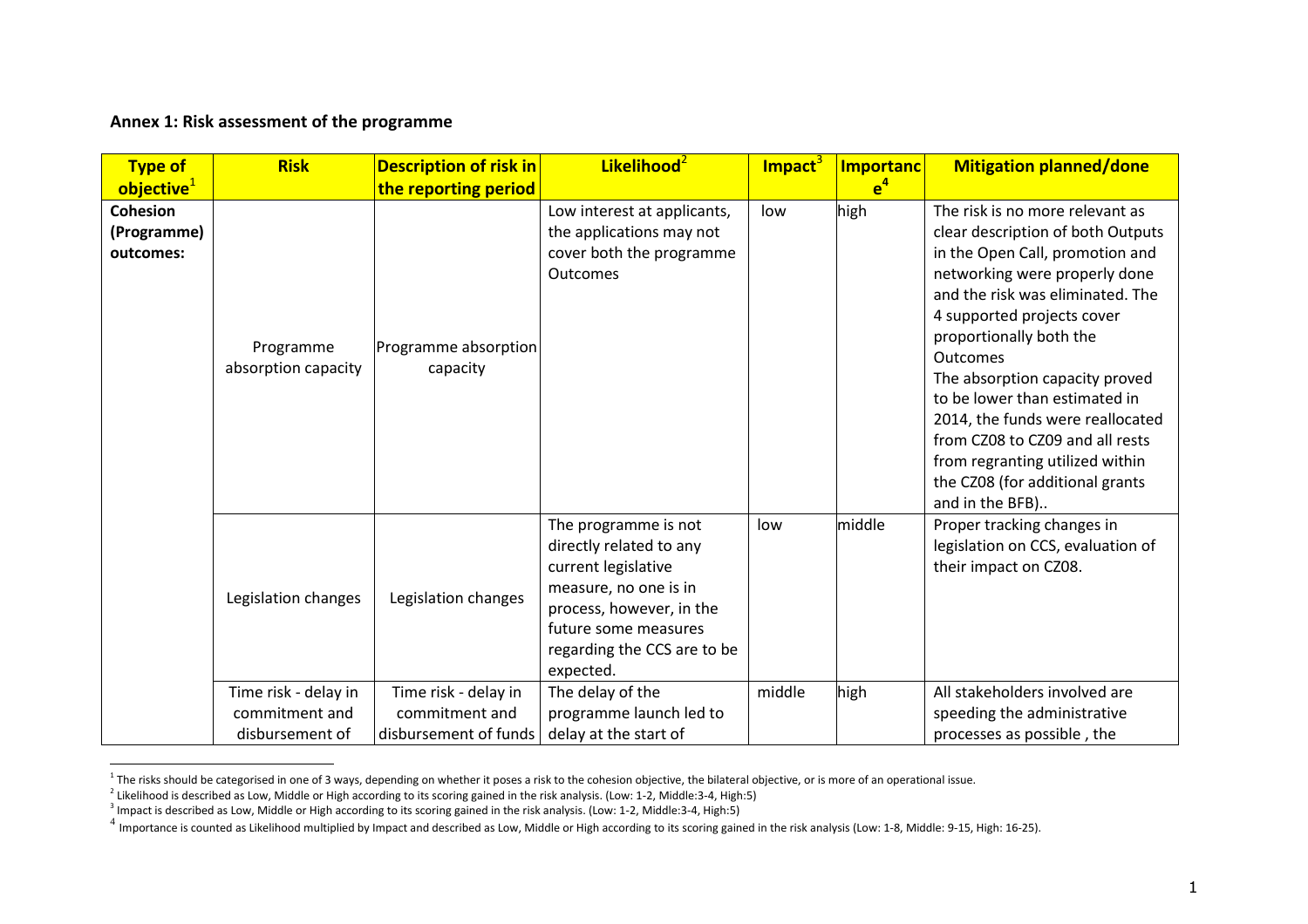| <b>Type of</b>                  | <b>Risk</b>                                                                       | <b>Description of risk in</b>                                                     | Likelihood <sup>2</sup>                                                                                                                                                                                                                                                                 | Impact <sup>3</sup> | <b>Importanc</b> | <b>Mitigation planned/done</b>                                                                                                                                                                                                                                                                                                                                                                                                                                            |
|---------------------------------|-----------------------------------------------------------------------------------|-----------------------------------------------------------------------------------|-----------------------------------------------------------------------------------------------------------------------------------------------------------------------------------------------------------------------------------------------------------------------------------------|---------------------|------------------|---------------------------------------------------------------------------------------------------------------------------------------------------------------------------------------------------------------------------------------------------------------------------------------------------------------------------------------------------------------------------------------------------------------------------------------------------------------------------|
| objective <sup>1</sup>          |                                                                                   | the reporting period                                                              |                                                                                                                                                                                                                                                                                         |                     | e <sup>4</sup>   |                                                                                                                                                                                                                                                                                                                                                                                                                                                                           |
|                                 | funds                                                                             |                                                                                   | projects. The research<br>nature of the projects<br>provides risk of ability to<br>reach all outputs<br>/indicators in time.<br>Moreover, additional<br>grants from regranting<br>rests led to extension of<br>projects by more activities<br>and need more time for<br>implementation. |                     |                  | additional grants had been<br>distributed via a simpler<br>procedure (Art. 6.9, Reg.). The<br>deadline for projects<br>implementation was prolonged<br>up to Apr 2017 according to<br>particular requests so the<br>projects had sufficient time space<br>for proper completion. Three of<br>the four projects have finished<br>duly (in June, November and<br>December 2016), thus the risk<br>remains in the limited form,<br>relevant for the last running<br>project. |
|                                 | Specific programme<br>risk (risk identified<br>in PP relating to PRG<br>outcomes) | Specific programme<br>risk (risk identified in<br>PP relating to PRG<br>outcomes) | The content of projects in<br>combination with the time<br>pressure - the projects<br>should contribute to two<br>Outputs (CCS research and<br>public awareness). The<br>research projects require<br>longer implementation<br>period which is not<br>available.                        | low                 | high             | No more relevant - the selected<br>projects cover both Outcomes. /<br>Well designed time schedule in<br>the projects. Proper planning of<br>additional activities.                                                                                                                                                                                                                                                                                                        |
| <b>Bilateral</b><br>outcome(s): | <b>Bilateral relations</b>                                                        | <b>Bilateral relations</b>                                                        | The research activities will<br>require mutual expert<br>cooperation between<br>Czech and donor states<br>institutions. - Three of four<br>supported projects will be<br>implemented in                                                                                                 | middle              | low              | The set measures $-1$ .e support<br>to international cooperation,<br>availability of additional funds<br>dedicated to bilateral relation via<br>the fund for bilateral relations<br>(BFB) and for complementary<br>actions proved to be effective                                                                                                                                                                                                                         |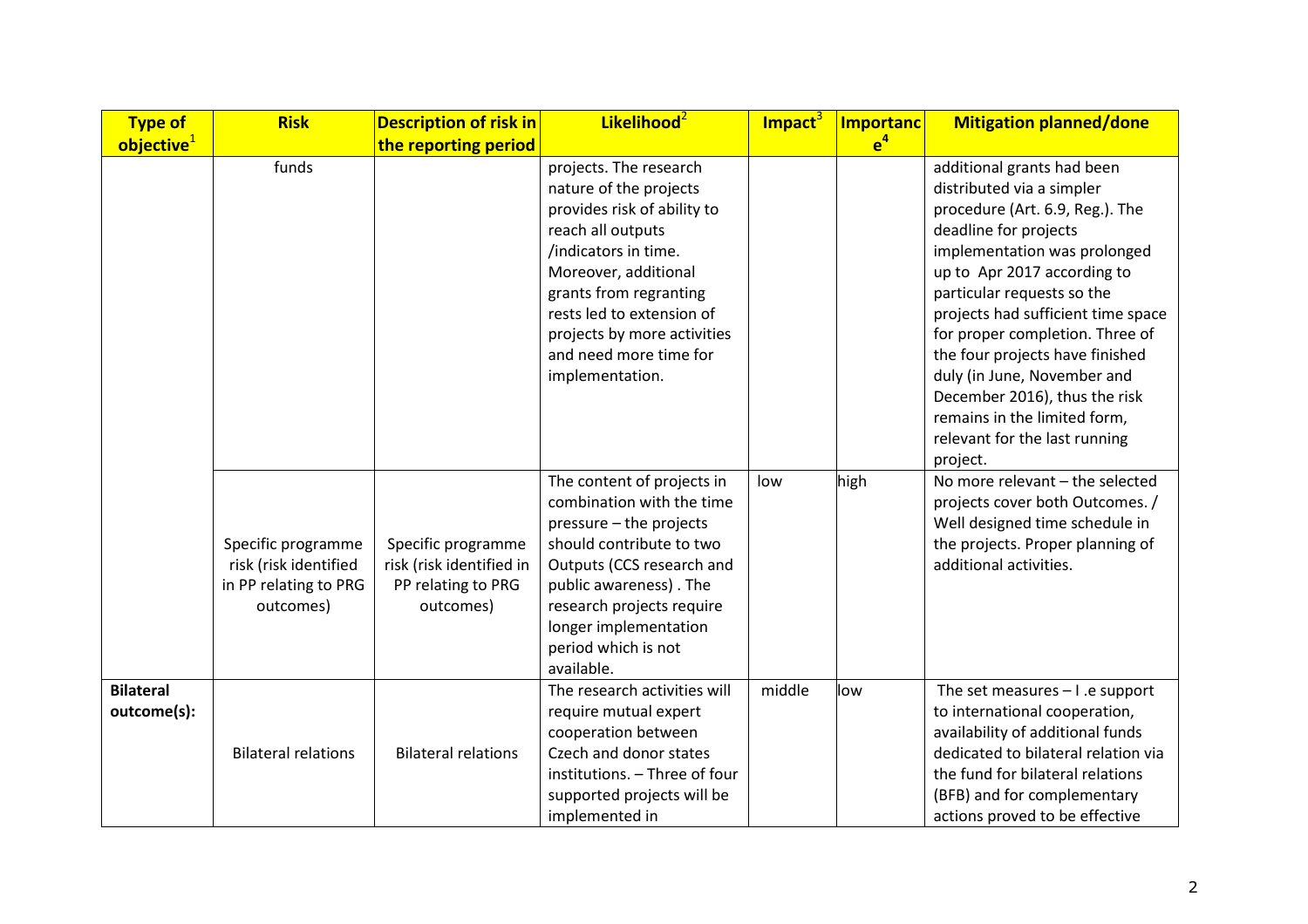| <b>Type of</b>                | <b>Risk</b>                                                      | <b>Description of risk in</b>                                    | Likelihood <sup>2</sup>                                                                                                                                   | Impact <sup>3</sup> | <b>Importanc</b> | <b>Mitigation planned/done</b>                                                                                                                                                                                             |
|-------------------------------|------------------------------------------------------------------|------------------------------------------------------------------|-----------------------------------------------------------------------------------------------------------------------------------------------------------|---------------------|------------------|----------------------------------------------------------------------------------------------------------------------------------------------------------------------------------------------------------------------------|
| objective <sup>1</sup>        |                                                                  | the reporting period                                             |                                                                                                                                                           |                     | e <sup>4</sup>   |                                                                                                                                                                                                                            |
|                               |                                                                  |                                                                  | partnership with<br>Norwegian partners.                                                                                                                   |                     |                  | The BF allocation was increased<br>and the Fund remains available                                                                                                                                                          |
|                               |                                                                  |                                                                  |                                                                                                                                                           |                     |                  | till 31/7/2017 (realization till<br>$9/2017$ ).                                                                                                                                                                            |
| <b>Operational</b><br>issues: | Management and<br>control structures,<br>programme<br>management | Management and<br>control structures,<br>programme<br>management | The Control system to by<br>duly incorporated into the<br>PO Manual. Particular<br>processes shall be designed<br>in relation to<br>implementation needs. | low                 | high             | The control system and<br>management system are well<br>designed and incorporated into<br>the PO Manual. The Manual of<br>the PO was issued on 13 March<br>2014./Observing the rules and<br>control at on-spot monitoring  |
|                               |                                                                  |                                                                  |                                                                                                                                                           |                     |                  | visits.                                                                                                                                                                                                                    |
|                               | Programme<br>implementation set<br>up                            | Programme<br>implementation set up                               | All the manuals and<br>guidelines are elaborated<br>and regularly checked and<br>updated.                                                                 | low                 | middle           | Check and update of manuals and<br>guidelines. The updated versions<br>were announced to project<br>promoters / partners also in the<br>CEDR system.                                                                       |
|                               | Reports and<br>irregularities within<br>programme                | Reports and<br>irregularities within<br>programme                | No irregularities have been<br>reported.                                                                                                                  | low                 | high             | Consistent verification of<br>monitoring reports and on-the-<br>spot controls. - Three of four<br>projects have been on-spot<br>controlled in 2015, 2016, no<br>findings identified, so the risk is<br>felt as decreasing. |
|                               | Programme<br>audits/controls                                     | Programme<br>audits/controls                                     | The CZ08 underwent the<br>AO audit in August 2014 -<br>no findings identified, and<br>in August 2015 the<br>management costs were<br>audited              | middle              | middle           | Regular monitoring, on-the-spot<br>visits and audits.                                                                                                                                                                      |
|                               | Information system                                               | Information system                                               | The information and<br>monitoring system CEDR is                                                                                                          | middle              | middle           | Adjustments of the system are<br>solved with the contractor.                                                                                                                                                               |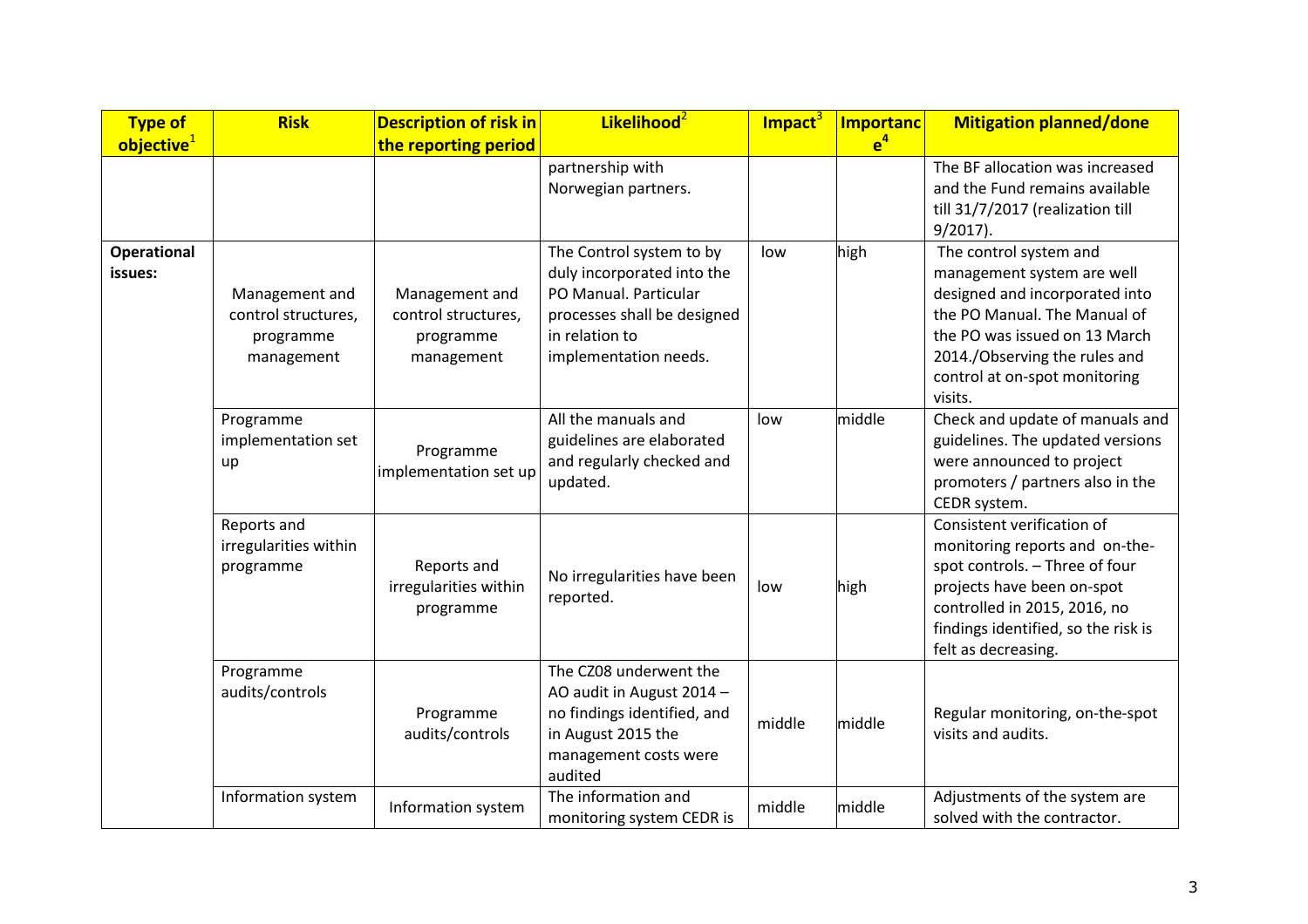| <b>Type of</b>         | <b>Risk</b>     | <b>Description of risk in</b> | Likelihood <sup>2</sup>     | Impact | Importanc | <b>Mitigation planned/done</b>   |
|------------------------|-----------------|-------------------------------|-----------------------------|--------|-----------|----------------------------------|
| objective <sup>1</sup> |                 | the reporting period          |                             |        |           |                                  |
|                        |                 |                               | in operation. Adjustments   |        |           | Breakdowns and failures will be  |
|                        |                 |                               | are ongoing.                |        |           | minimized by intensive           |
|                        |                 |                               |                             |        |           | cooperation with the contractor. |
|                        | Corruption risk |                               | The Control system to by    | low    | high      | The control system and           |
|                        |                 | Management and                | duly incorporated into the  |        |           | management system are well       |
|                        |                 | control structures,           | PO Manual. Particular       |        |           | designed and incorporated into   |
|                        |                 | programme                     | processes shall be designed |        |           | the PO Manual.                   |
|                        |                 | management                    | in relation to              |        |           |                                  |
|                        |                 |                               | implementation needs.       |        |           |                                  |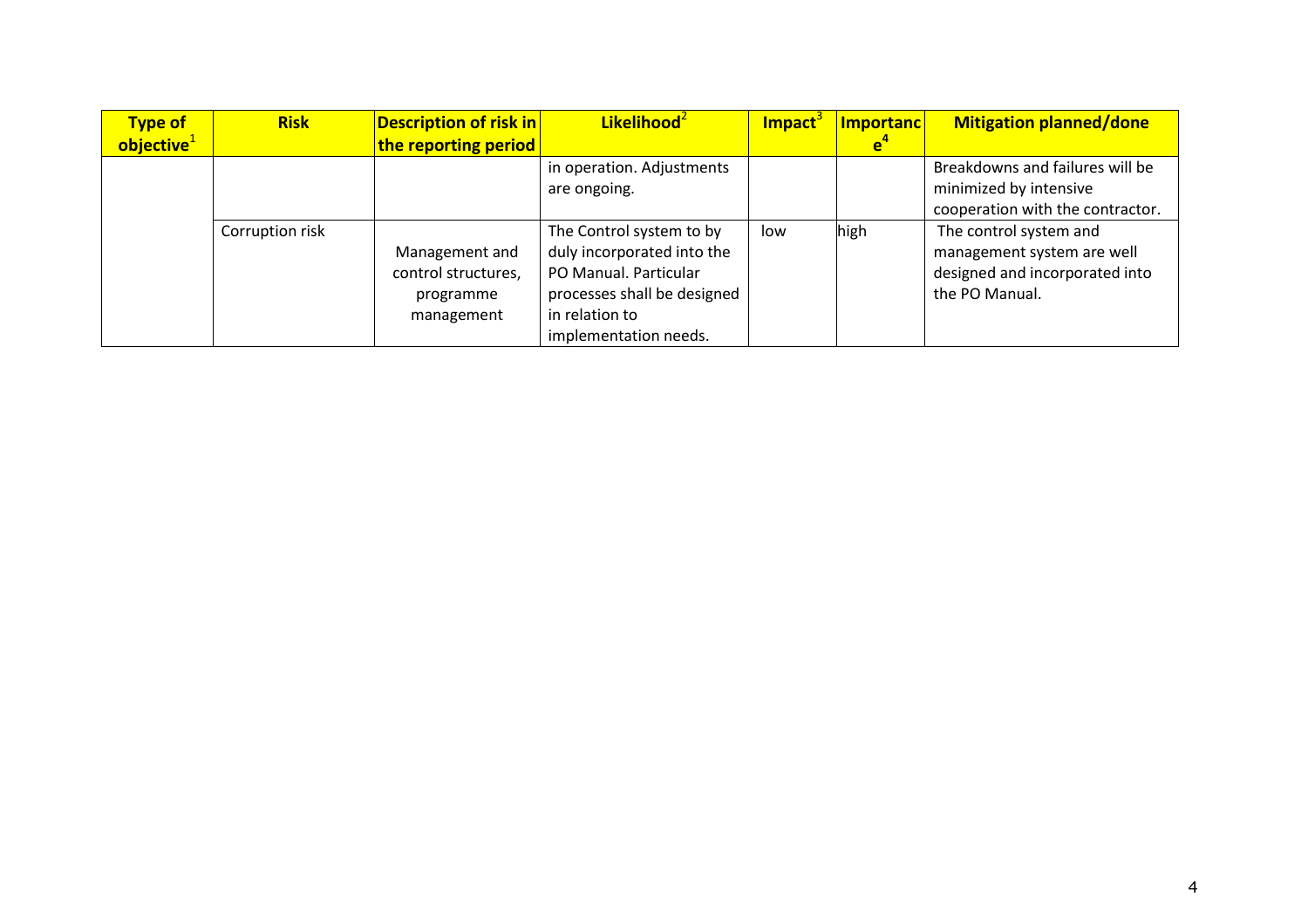## **Annex 2: Monitoring plan 2017**

| <b>Project</b><br>no.                   | <b>Name of the project</b>                                                            | <b>Planned date</b><br>of on-site<br>monitoring<br>visit /review | <b>Note</b>                                            |
|-----------------------------------------|---------------------------------------------------------------------------------------|------------------------------------------------------------------|--------------------------------------------------------|
| NF-CZ08-<br>$OV-1$ -<br>$005 -$<br>2015 | Research of high<br>temperature CO2<br>sorption from flue gas<br>using carbonate loop | 3Q 2016                                                          | Promoter: VŠCHT<br>Partners: ČVUT Praha, ÚVJ Řež, a.s; |